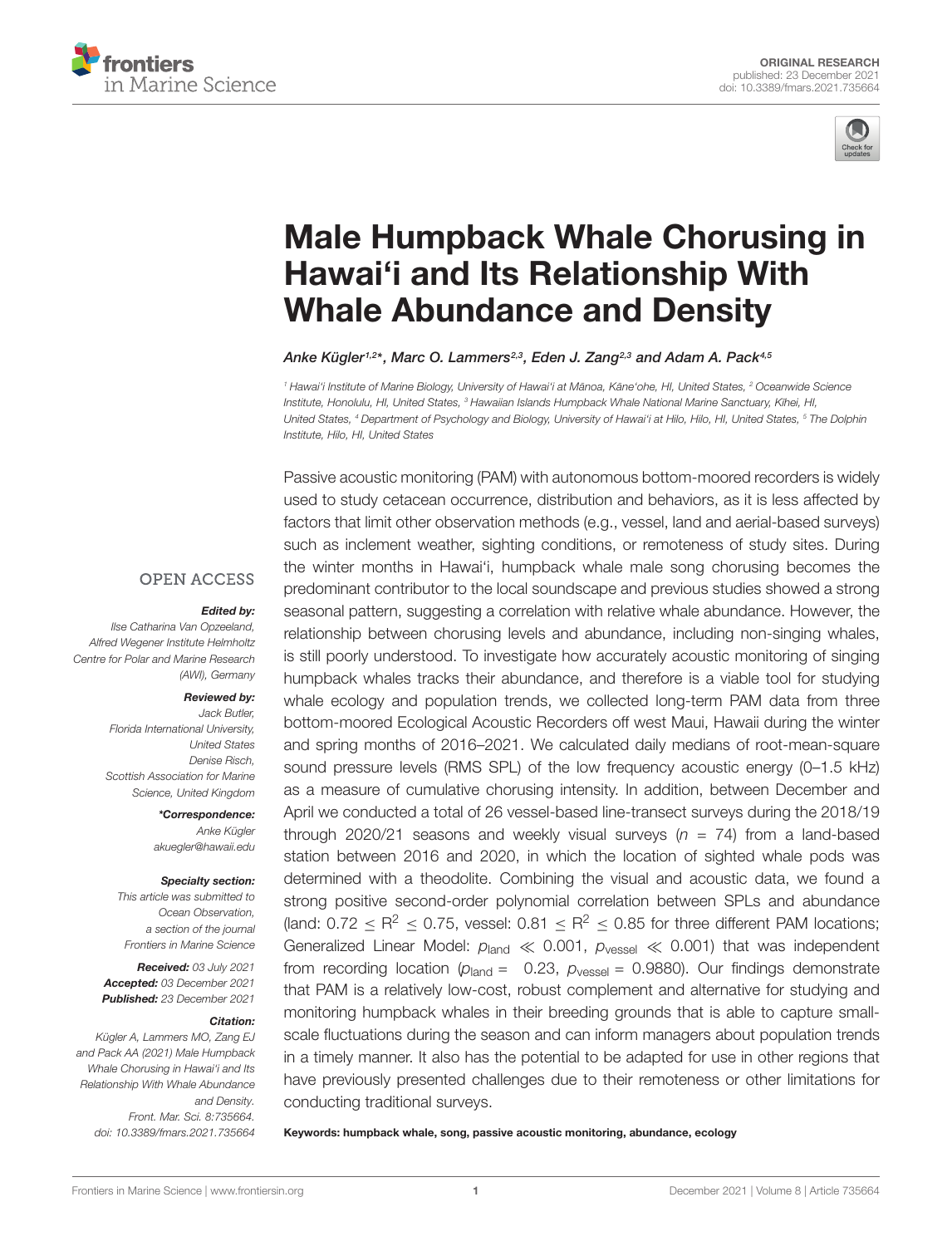## INTRODUCTION

Many animals across numerous taxa produce sounds (e.g., invertebrates: [Henry and Wells, 2010;](#page-13-0) [Bohnenstiehl](#page-12-0) [et al., 2016;](#page-12-0) amphibians: [Tobias et al., 2010;](#page-15-0) [Dapper et al.,](#page-13-1) [2011;](#page-13-1) reptiles: [Hibbitts et al., 2006;](#page-13-2) [Sicuro et al., 2013;](#page-14-0) birds: [Catchpole and Slater, 2008;](#page-13-3) [Phongkangsananan et al., 2014;](#page-14-1) fish: [Maruska et al., 2012;](#page-14-2) [Tricas and Boyle, 2014;](#page-15-1) terrestrial mammals: [Boughman, 1997;](#page-13-4) [De La Torre and Snowdon, 2009;](#page-13-5) [Van Belle](#page-15-2) [et al., 2014;](#page-15-2) [Pitcher et al., 2015;](#page-14-3) marine mammals: [Smolker and](#page-14-4) [Pepper, 1999;](#page-14-4) [Van Parijs et al., 2000;](#page-15-3) [Rogers and Cato, 2002;](#page-14-5) [Belikov and Bel'kovich, 2007;](#page-12-1) [Sanvito et al., 2007\)](#page-14-6), that can be recorded and analyzed to study their behaviors and ecology. Passive acoustic monitoring (PAM) using autonomous recorders has become increasingly widespread in wildlife research to study animals in terrestrial, aerial, and marine environments [\(Sugai et al., 2019;](#page-15-4) [Mooney et al., 2020\)](#page-14-7). In the study of cetacean occurrence, distribution, and behaviors, PAM has become an essential tool as it less influenced by factors that often limit visual observation methods (e.g., vessel, land, and aerial-based surveys) such as inclement weather, sighting conditions, the accessibility of study sites, and funding [\(Zimmer, 2011\)](#page-15-5). PAM projects on various whale and dolphin species range widely from simple detection (e.g., presence/absence in an area) and distribution studies [\(Van Parijs et al., 2002;](#page-15-6) [Oswald et al., 2011;](#page-14-8) [Soldevilla](#page-15-7) [et al., 2011;](#page-15-7) [Schaffeld et al., 2016\)](#page-14-9) to addressing questions about exposure to potentially disturbing anthropogenic sounds [\(Lucke](#page-14-10) [et al., 2009;](#page-14-10) [Dunlop et al., 2018\)](#page-13-6). Automated detection and species classification algorithms have become particularly useful for monitoring certain populations [\(Oswald et al., 2007;](#page-14-11) [Baumgartner](#page-12-2) [and Mussoline, 2011;](#page-12-2) [Baumann-Pickering et al., 2013;](#page-12-3) [Allen et al.,](#page-12-4) [2021\)](#page-12-4), while other species remain problematic. Progress has also been made using PAM to infer density estimates and population trends using animals' acoustic vocalization rates [\(Marques et al.,](#page-14-12) [2013;](#page-14-12) [Küsel et al., 2016\)](#page-14-13), for example in beaked whales [\(Marques](#page-14-14) [et al., 2009;](#page-14-14) [Barlow et al., 2021\)](#page-12-5), pygmy (Kogia breviceps) and dwarf (Kogia sima) sperm whales [\(Hildebrand et al., 2019\)](#page-13-7), gray whales (Eschrichtius robustus) [\(Burnham and Duffus, 2020\)](#page-13-8), minke whales (Balaenoptera acutorostrata) [\(Martin et al., 2013\)](#page-14-15), fin whales (Balaenoptera physalus) [\(McDonald and Fox, 1999;](#page-14-16) [Harris et al., 2018\)](#page-13-9), and various delphinid species [\(Van Parijs](#page-15-6) [et al., 2002;](#page-15-6) [Frasier, 2015;](#page-13-10) [Martin et al., 2020\)](#page-14-17). However, using individual's vocalization rates to estimate densities becomes challenging when an abundance of animals vocalize so often that individual sounds overlap and cannot be easily distinguished in recordings, as is often the case in large aggregations including on the breeding grounds of certain marine mammals, such as the humpback whale (Megaptera novaeangliae) [\(Au et al., 2000;](#page-12-6) [Seger et al., 2016\)](#page-14-18).

Humpback whales are medium-sized baleen whales that occur globally and migrate annually between high-latitude summer feeding and low-latitude winter calving and mating regions [\(Clapham, 2018\)](#page-13-11). In the North Pacific, the Hawaiian archipelago is the species' principal breeding ground, with more than half of the total stock—termed the Hawai'i Distinct Population Segment (DPS, [NOAA, 2016\)](#page-14-19)—wintering in the islands [\(Herman and Antinoja, 1977;](#page-13-12) [Calambokidis et al., 2008\)](#page-13-13)

while the other DPSs migrate to Mexico, Central America, southern Japan, the Philippines, and the Mariana Archipelago [\(Baker et al., 1986;](#page-12-7) [Calambokidis et al., 2008;](#page-13-13) [NOAA, 2016;](#page-14-19) [Clapham, 2018;](#page-13-11) [Hill et al., 2020\)](#page-13-14).

Humpback whales produce a variety of vocalizations (e.g., [Stimpert et al., 2007,](#page-15-8) [2011;](#page-15-9) [Au and Hastings, 2008\)](#page-12-8). So-called "social sounds" are produced by all ages and sexes and occur on the feeding grounds, along migratory routes, and on the breeding grounds [\(Silber, 1986;](#page-14-20) [Dunlop et al., 2008;](#page-13-15) [Zoidis et al., 2008;](#page-15-10) [Darling, 2015\)](#page-13-16). In contrast, "song," known by sailors for centuries, but first formally described by [Payne and McVay](#page-14-21) [\(1971\)](#page-14-21), is a complex acoustic display produced by mature male humpback whales and some non-calf subadults [\(Herman et al., 2013\)](#page-13-17). While most prevalent in breeding areas, song may be heard along migratory routes and to a lesser extent in high-latitude feeding areas (e.g., [Stimpert et al., 2012;](#page-15-11) [Vu et al., 2012\)](#page-15-12). Song is one of the most recognized and studied features of the species, and because of its prominence during the breeding season, is hypothesized to play an important function in the humpback whale mating system, possibly signaling to females and/or mediating male-male interactions [\(Herman and Tavolga, 1980;](#page-13-18) [Darling et al., 2006;](#page-13-19) [Smith et al., 2008;](#page-14-22) [Cholewiak et al., 2018;](#page-13-20) see [Herman, 2017](#page-13-21) for a comprehensive review on the function of song).

The cacophony of multiple males singing in an ongoing asynchronous chorus becomes the dominant source of low frequency ambient noise in the marine soundscape during the winter and spring months on many breeding grounds [\(Au et al.,](#page-12-9) [2006;](#page-12-9) [Seger et al., 2016\)](#page-14-18) (**[Figure 1](#page-3-0)**). In contrast to singing males, females and mother-calf pairs are acoustically cryptic on the breeding grounds [\(Videsen et al., 2017\)](#page-15-13), male calves and yearlings do not yet sing [\(Herman et al., 2013\)](#page-13-17), and social sounds in other types of assemblages such as competitive groups tend to be relatively infrequent compared to song [\(Silber, 1986\)](#page-14-20). Consequently, although non-song vocalizations are also present, PAM studies conducted on humpback whale breeding grounds will predominantly capture the acoustic activity of singing males. In Hawai'i, seasonal increases and decreases in the amplitude of song chorusing [\(Au et al., 2000;](#page-12-6) [Chen, 2017;](#page-13-22) [Kügler et al., 2020\)](#page-14-23) mirror the whales' historically documented seasonal changes in relative abundance (e.g., [Baker and Herman, 1981;](#page-12-10) [Mobley](#page-14-24) [et al., 1999\)](#page-14-24). Specifically, [\(Au et al., 2000\)](#page-12-6) found that the peak in chorusing from singing males corresponds with the peak in abundance obtained from aerial surveys at the same time [\(Mobley et al., 1999,](#page-14-24) [2001\)](#page-14-25). These aerial surveys covered all age and sex classes and included areas that are heavily used by mother-calf pairs and other non-singing whales [\(Mobley et al.,](#page-14-25) [2001\)](#page-14-25). However, the relationship between chorusing levels and overall whale numbers, including non-singing whales, remains poorly defined. In Australia, [Noad et al.](#page-14-26) [\(2017\)](#page-14-26) found a positive correlation between the number of individual singers and the number of whales sighted on a migration route. Similarly, [Seger et al.](#page-14-18) [\(2016\)](#page-14-18) showed that daily noise levels correlated positively with counts of whales from visual observations on a Mexican breeding ground. However, whale densities along the Australian migration route and in Mexico differ markedly from the Hawaiian breeding ground, making comparisons difficult. Furthermore, although the recent development in automated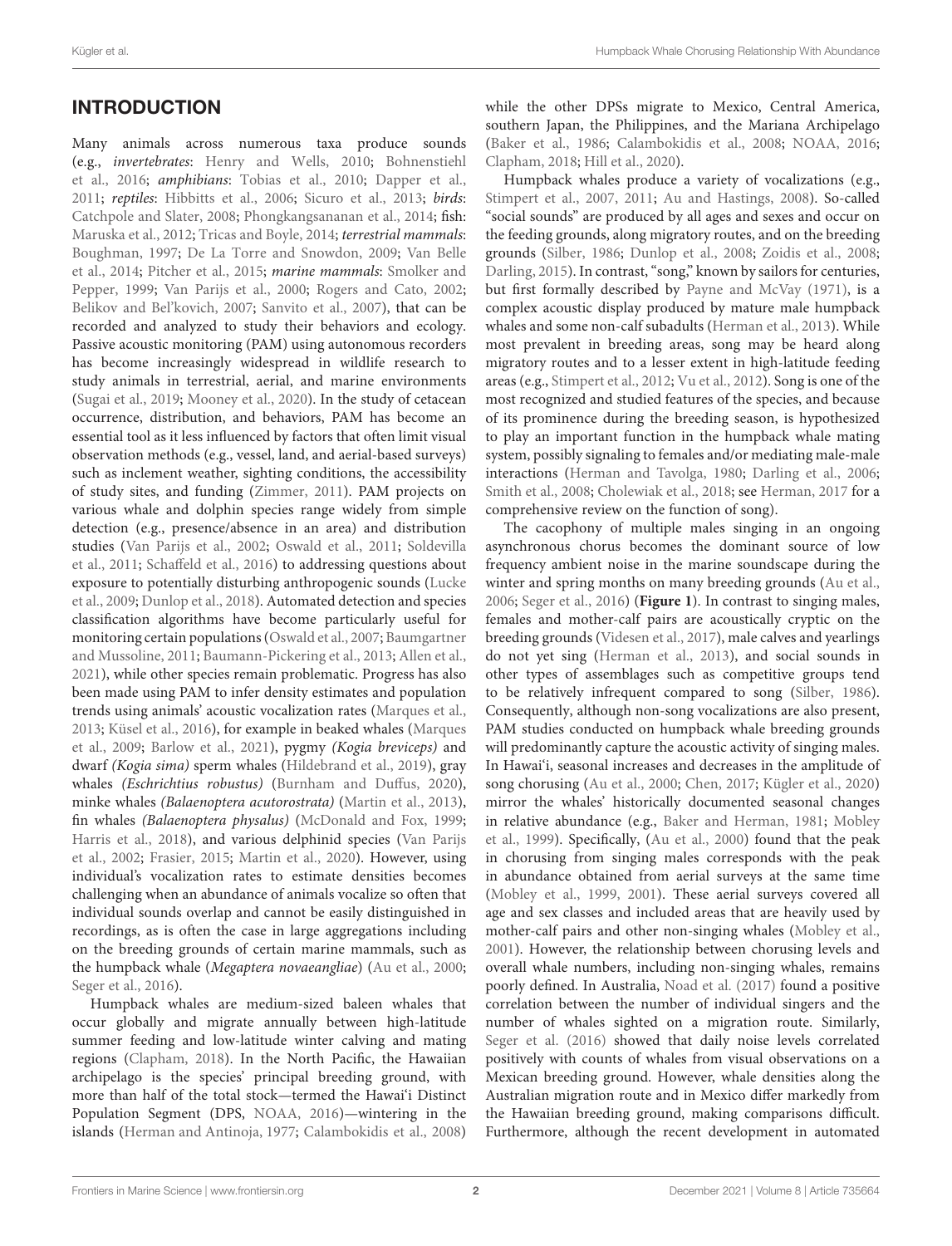detections of song has shown to be a valuable tool to monitor humpback whale occurrence in low-density and transient regions as well as to document seasonal patterns [\(Allen et al., 2021\)](#page-12-4), it is currently of limited use for estimating abundance until better models are available, particularly in high-density areas such as the four-island region of Maui, Moloka'i, Lāna'i, and Kaho'olawe (also called "Maui Nui"), which, along with Penguin Bank (southeast of Moloka'i), is considered the core winter humpback whale habitat in the Main Hawaiian Islands [\(Herman](#page-13-12) [and Antinoja, 1977;](#page-13-12) [Mobley et al., 1999\)](#page-14-24).

The objective of the current study was to evaluate the applicability of PAM to establish and monitor humpback whale abundance as a non-invasive and comparatively low-cost alternative or complement to traditional survey methods in the high-density environment off Maui. We sought to define the quantitative relationship between male song chorusing levels and overall whale numbers, as well as to identify drivers impacting this relationship, through the synthesis of acoustic and visual survey data collected over four breeding seasons. Being able to use male chorusing as a proxy for whale abundance can provide a tool that allows the study of a wide range of humpback whale's ecological questions, ranging from long-term monitoring of population trends to micro-scale habitat use patterns.

## MATERIALS AND METHODS

## Data Collection

#### Acoustic Data

Acoustic data were collected with two deep-water and one shallow-water bottom-moored, autonomous Ecological Acoustic Recorders (EARs) using a Sensor Technology SQ26- 01 hydrophone with a sensitivity of −193.5 dB [\(Lammers](#page-14-27) [et al., 2008\)](#page-14-27) during the humpback whale breeding season (ca. December through April) at three locations off Maui, Hawai'i (**[Figure 2](#page-5-0)**). Deployment locations, depths, and recording periods are summarized in **[Table 1](#page-3-1)**. All sites were within or near the 200 m isobath, a depth within which most humpback whales are traditionally found in Hawai'i (e.g., [Herman and Antinoja, 1977;](#page-13-12) [Mobley et al., 1999\)](#page-14-24) and located on sand (Maui6, Olowalu deep) or near a coral reef (Olowalu—shallow). The shallow EAR was anchored to a concrete block on the bottom and was diver deployed. The two deep EARs were deployed off a small vessel and were each coupled with a synthetic foam float, two SubSea Sonics AR-60 acoustic releases, and approximately 75 kg of sandbags to anchor the mooring, positioning the EAR into the water column approximately 4 m off the bottom. The EARs recorded at a sample rate of either 25 kHz (Olowalu—shallow) or 50 kHz (Maui6, Olowalu—deep) and a 10% duty cycle, recording for 30 s every 5 min. Acoustic data were analyzed for the period between December 1st and April 30th of each year.

#### Land-Based Visual Surveys

Throughout each whale season, visual land-based scan samples [\(Martin and Bateson, 1986\)](#page-14-28) were conducted one to three times each week from a hill near Olowalu on west Maui (20.829, −156.6315, 83.7 m elevation; **[Figure 2](#page-5-0)**) one to three times each

week. The total field of view was scanned for whales once per scan from one end across to the other at a slow and steady rate by the same observer during all surveys, using a pair of Bushnell  $7 \times 50$  marine binoculars. Scans took place for 30 min every hour, up to seven times starting at 08:00 local standard time, weather permitting. The scanning direction was alternated during the first year and randomized during all subsequent years to reduce bias by inadvertently spending unequal amounts of time surveying an area segment at the beginning or the end of each scan. Any whale or group of humpback whales, regardless of number of individuals, was called a pod. When a pod was sighted, the location in vertical and horizontal angles was fixed by the observer with a Lietz DT5 digital surveyor's theodolite and digitally transferred to a computer upon prompt by the computer operator whilst the observer continued their scan. The geo-referenced program Pythagoras [\(Gailey and](#page-13-23) [Ortega-Ortiz, 2000\)](#page-13-23) automatically converted the time-stamped angles into latitude and longitude coordinates in real-time and calculated the distance of the fix from the land station. Additional metadata that were entered into Pythagoras by the computer operator with each fix included the immediately observable pod composition (whale, dyad, competitive pod = comp pod, mothercalf pair =  $M/c$ , mother-calf-escort =  $M/c/E$ ) and behavior (blow, surfacing, fluke up dive, surface active, resting/logging) as called out by the observer. Because these were immediate assessments and no prolonged time was spent observing pods to refine their composition and behavior before continuing with a scan, recorded pod composition and behavior were considered conservative estimates, with the presence of a calf likely underreported because of its relatively small size and profile at the surface. In terms of defining pod compositions, all pods of the "whale" category consisted of a single observed blow or tail fluke, but true solitary status could not be unequivocally confirmed. Although a humpback whale competitive group traditionally consists of two or more males competing for access to a single female, for our purposes a comp pod was specified simply if the pod contained at least three adult whales regardless of whether competitive behavior was observed or not. If possible, the true minimum number of whales in a comp pod was noted, but we assume an underestimation of the actual number of whales as this often was not feasible given the survey design and protocols. Dyads consisted of two non-calf whales. Mother-calf pairs were designated based on the sighting of an adult-sized whale and a whale in close proximity approximately 1/3 the size of the adult. If a third whale of adult size was present in this group, the pod was designated as a mother-calf-escort.

If a pod could not be fixed with the theodolite, compass bearing and distance in reticles were determined with the binoculars and noted as a time-stamped "non-fix" with the same composition and behavior information as fixes. During each scan, no pod was recorded twice to avoid pseudo-replication. Scans were conducted in a non-focal-follow manner and regarded as discrete; thus any pod was recorded as a new pod in subsequent scans, even if previously fixed. Environmental data (glare, visibility/haze, Beaufort sea state, wind speed, wind direction) were collected prior to each scan or when conditions changed during a scan. Scans were conducted in conditions of Beaufort sea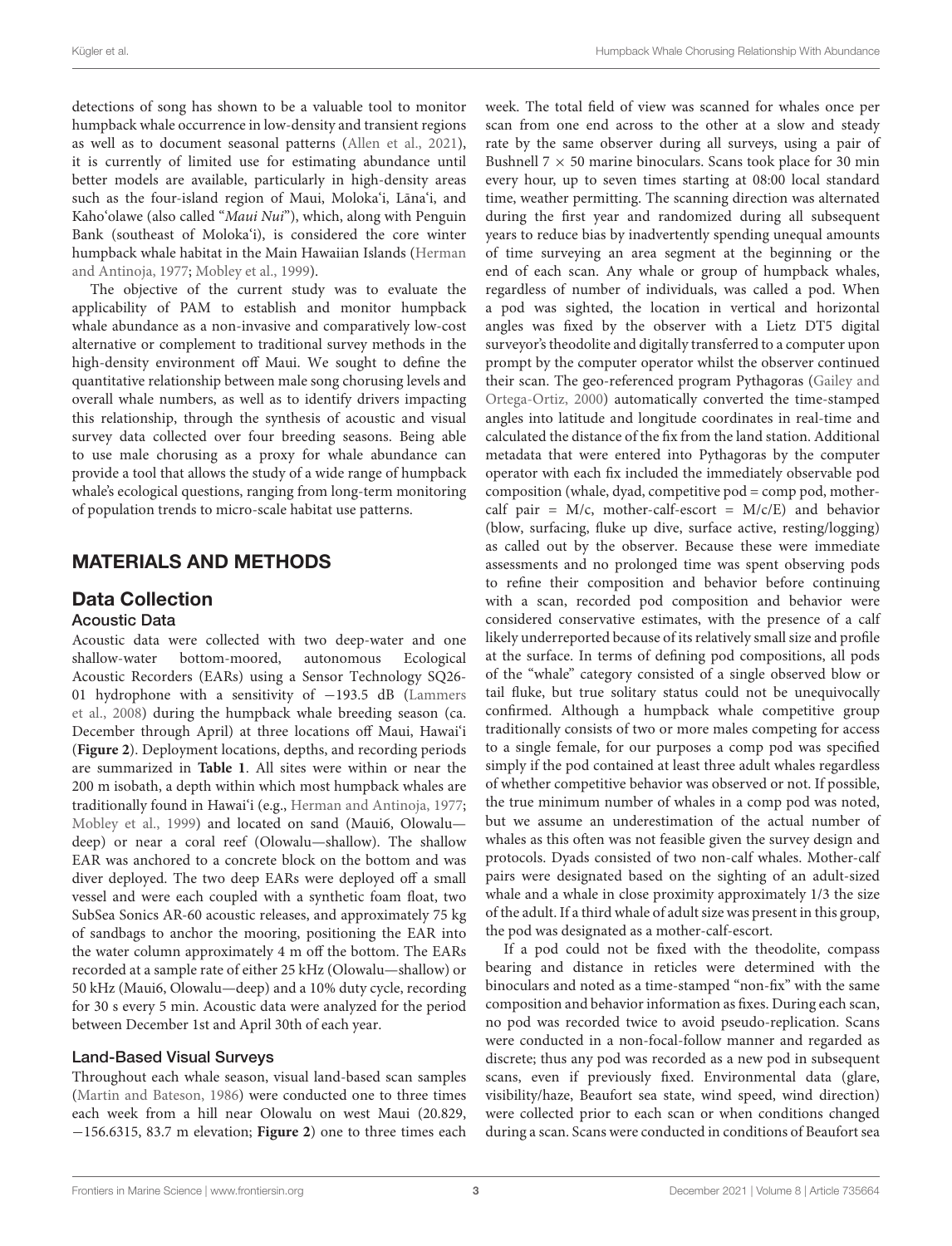<span id="page-3-1"></span>

| TABLE 1   Summary of EAR site, location, depth, and bottom type for continuous recording periods during the Hawaiian whale season (approx. December through April) |  |
|--------------------------------------------------------------------------------------------------------------------------------------------------------------------|--|
| 2016/17 through 2020/21 for two shallow and one deep EARs off Maui, Hawai'i.                                                                                       |  |

| <b>Site</b>       | Recorder type | Lat    | Long       | Depth (m) | <b>Bottom type</b> | <b>Recording periods</b>                                                                                  |
|-------------------|---------------|--------|------------|-----------|--------------------|-----------------------------------------------------------------------------------------------------------|
| Maui6             | EAR           | 20.707 | $-156.704$ | 258       | Sand               | 12/22/16-05/04/17;<br>12/07/17-04/30/18;<br>12/01/18-04/24/19;<br>12/01/19-05/15/20;<br>12/07/20-05/26/21 |
| Olowalu (deep)    | <b>EAR</b>    | 20,809 | $-156.656$ | 62        | Sand               | 12/22/16-05/04/17;<br>12/01/18-04/25/19;<br>11/06/19-03/29/20;<br>12/01/20-05/26/21                       |
| Olowalu (shallow) | <b>EAR</b>    | 20,802 | $-156.619$ | 10.1      | Reef               | 01/09/17-05/17/17;<br>12/07/17-05/17/18;<br>11/02/18-03/13/19;<br>11/22/19-05/08/20;<br>12/11/20-06/19/21 |



<span id="page-3-0"></span>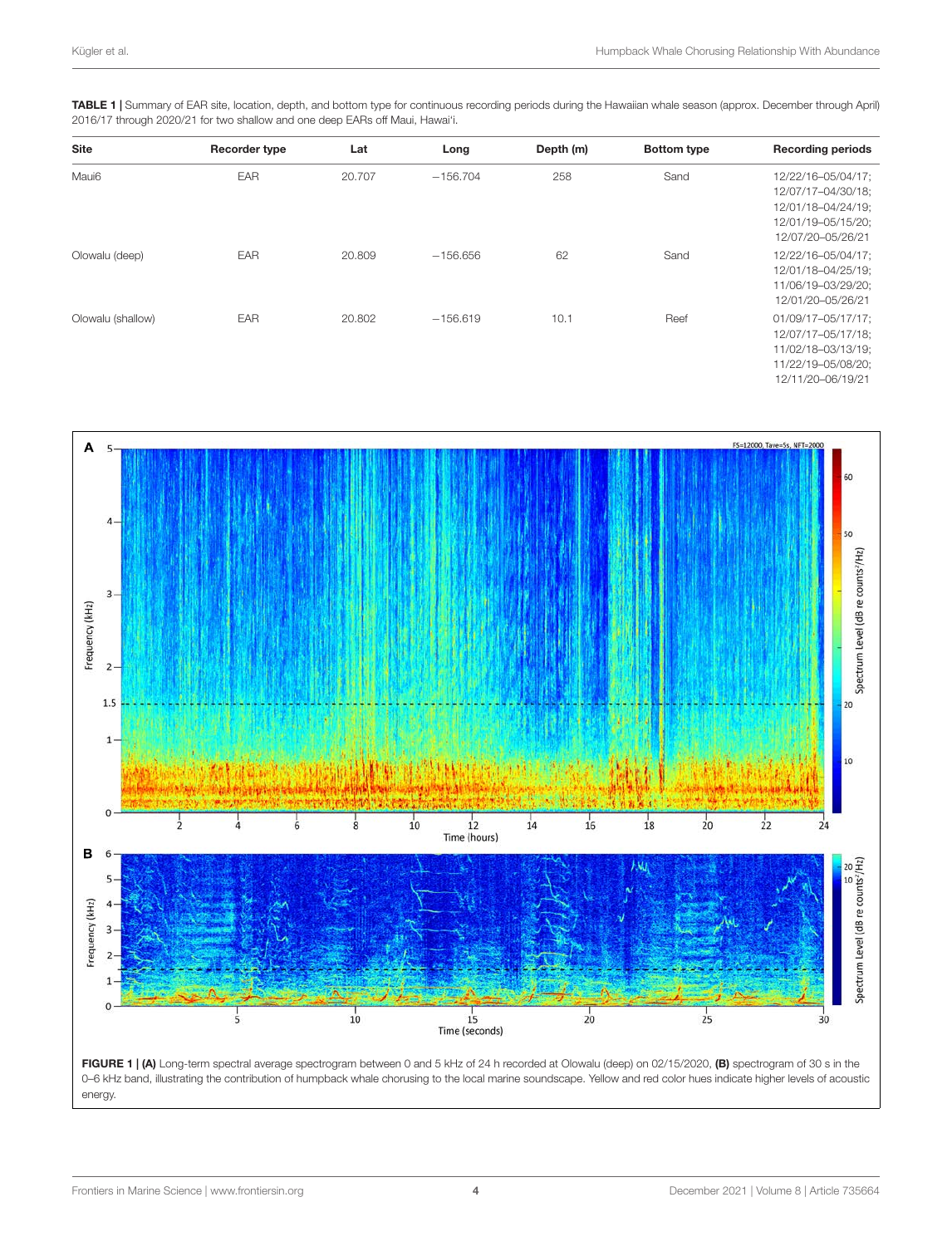states of 3 or less (to maximize the sightability of whales including calves; cf. methods described in e.g., [Craig et al., 2014\)](#page-13-24), wind speeds at the land site under 15 knots, and dry conditions.

#### Vessel-Based Visual Surveys

During the 2018/19, 2019/20, and 2020/21 whale seasons, vessel-based surveys following a line-transect design (**[Figure 2](#page-5-0)**) were conducted using the Hawaiian Islands Humpback Whale National Marine Sanctuary's R/V Koholā, a 11.6 m long, twolevel rigid-hulled inflatable boat. The vessel travelled along the transect lines at a nominal speed of 10 knots  $(\pm 2 \text{ knots})$  during surveys. Two observers positioned on each side of the flying bridge located 3.5 m above sea level, respectively, scanned the starboard and port sides. The observers actively scanned using unaided eyes from 90° abeam of their side of the vessel to 10° beyond the midline of the bow, resulting in a 100◦ viewing arc each. Upon sighting of a humpback whale pod, an observer measured the angle between the sighting and the track line using a TrekGuideLITE<sup>TM</sup> digital compass, obtained the minimum, maximum and best estimated number of animals, and estimated the distance in meters between 0 m and 2,000 m and in 2,000– 2,500 m, 2,500–3,000 m, and >3,000 m bins, respectively, for distances greater than 2,000 m. These metrics were reported to a data recorder while the other observer continued to scan and the vessel maintained travel speed and distance. All observers underwent intensive on-water training in distance estimation from the vessel prior to formal surveys. In addition, each survey day, the observers were calibrated by obtaining blind estimates for six randomly chosen distances from a fixed reference buoy whose true distance was logged by the vessel captain. These estimates were subsequently used to obtain calibration curves for each observer and accordingly correct all sighting distance estimates obtained while on effort [\(Zang and Lammers, 2021\)](#page-15-14). All sighting information as well as the GPS position of the vessel and the time of the sighting were logged into a custom digital form created in the program Poimapper<sup>TM</sup> on an Apple iPad mini<sup>®</sup> by the data recorder. Additional environmental data (sea state, swell size in m, cloud cover, wind speed, glare) were collected at the beginning of each transect leg or when conditions changed.

Port observer, starboard observer, and data recorder rotated every two transect legs to reduce fatigue. Survey effort was conducted in conditions that ranged between Beaufort sea state 0 and 4. If the sea state exceeded 4, effort was paused while the vessel continued to travel along the track line until conditions improved or until the survey was aborted due to unworkable conditions.

## Data Processing and Analysis

#### Acoustic Data

All acoustic recordings were down-sampled to a 3 kHz sample rate using Matlab (MATLAB and Statistics Toolbox Release 2015b, The MathWorks, Inc., Natick, MA, United States), resulting in a 0–1.5 kHz analysis bandwidth, which corresponds to the range where the majority of humpback whale song units have their peak frequencies [\(Payne and McVay, 1971;](#page-14-21) [Au et al.,](#page-12-9) [2006\)](#page-12-9) and reduces influences from snapping shrimps [\(Au and](#page-12-11) [Banks, 1998\)](#page-12-11) and environmental sounds such as wind and waves [\(Urick, 1983\)](#page-15-15). A custom Matlab program converted the 30 s recording from sample values to pressure, calculated the rootmean-square sound pressure levels (RMS SPL), and converted the result into dB re 1  $\mu$ Pa<sup>2</sup> (following standards described in [Ainslie](#page-12-12) [et al., 2018\)](#page-12-12), as

RMS SPL = 
$$
20 \log \sqrt{\frac{1}{T} \int_0^T p^2(t) dt}
$$
,

where T is the duration of each file (30 s) and  $p(t)$  is the pressure  $p$  re 1  $\mu$ Pa $^2$  at time  $t$ . Humpback whale chorusing is the dominant source of low-frequency acoustic energy during the whale season [\(Au et al., 2000;](#page-12-6) [Au and Green, 2000\)](#page-12-13), therefore RMS SPL is a representative metric of the cumulative amount of singing happening during any given 30 s recording period.

All subsequent data processing and statistical analyses were conducted in R 4.0.1 [\(R Core Team, 2016\)](#page-14-29). The median RMS SPL in dB re 1  $\mu$ Pa<sup>2</sup> was calculated for each day and recording site. This reduces auto-correlation within the timeseries, as recordings are not independent from each other when a song continues over several files. It also reduces the impact of outliers from intermittent high-intensity noise (such as transiting small vessels) and from individual whales singing close to the recorders, temporarily increasing the SPL levels of individual recordings. Daily medians were selected that coincided with concurrent land-based and/or vessel-based survey days (cf. **[Table 2](#page-5-1)**).

#### Land- and Vessel-Based Whale-Sighting Data

Compass bearings and reticle distances of all non-fix observations from the land station were converted into latitude and longitude coordinates with an adapted version of the whalemap() function of the bangarang package [\(Keen, 2016\)](#page-13-25); the function also calculates distance to the observer. All pods with distances greater than 15 km were excluded, to create a field of view that is approximately equal to the area covered by the vessel surveys and extends to the offshore Maui6 EAR (**[Figure 2](#page-5-0)**). Three days during which only one scan was completed due to poor weather were excluded from further analysis (cf. **[Table 2](#page-5-1)**).

For all pods, the number of individual whales was calculated depending on their composition as: "whale":  $n = 1$ , "dyad":  $n = 2$ , "M/c":  $n = 2$ , "M/c/E":  $n = 3$ , "comp pod":  $n = 3$  or whatever number of whales above three was detected upon sighting. The total number of pods and total number of whales were determined for each completed scan per survey day. As noted earlier, the same pod was potentially fixed repeatedly during consecutive 30 min scans of the same area. Therefore, calculating the total number of whales per day could result in pseudoreplication and misrepresentation of the actual number of whales present during the survey. Instead, the daily median number of whales per scan was determined, thereby also standardizing for differences in the number of completed scans among days due to factors such as weather. The proportion of pods with a calf and the proportion of competitive pods were calculated from the total number of pods per day and the daily total number of the respective two pod types.

For each day of vessel surveys, absolute abundance and density estimates were calculated using the Distance package [\(Miller et al., 2019\)](#page-14-30). A full discussion of the analysis resulting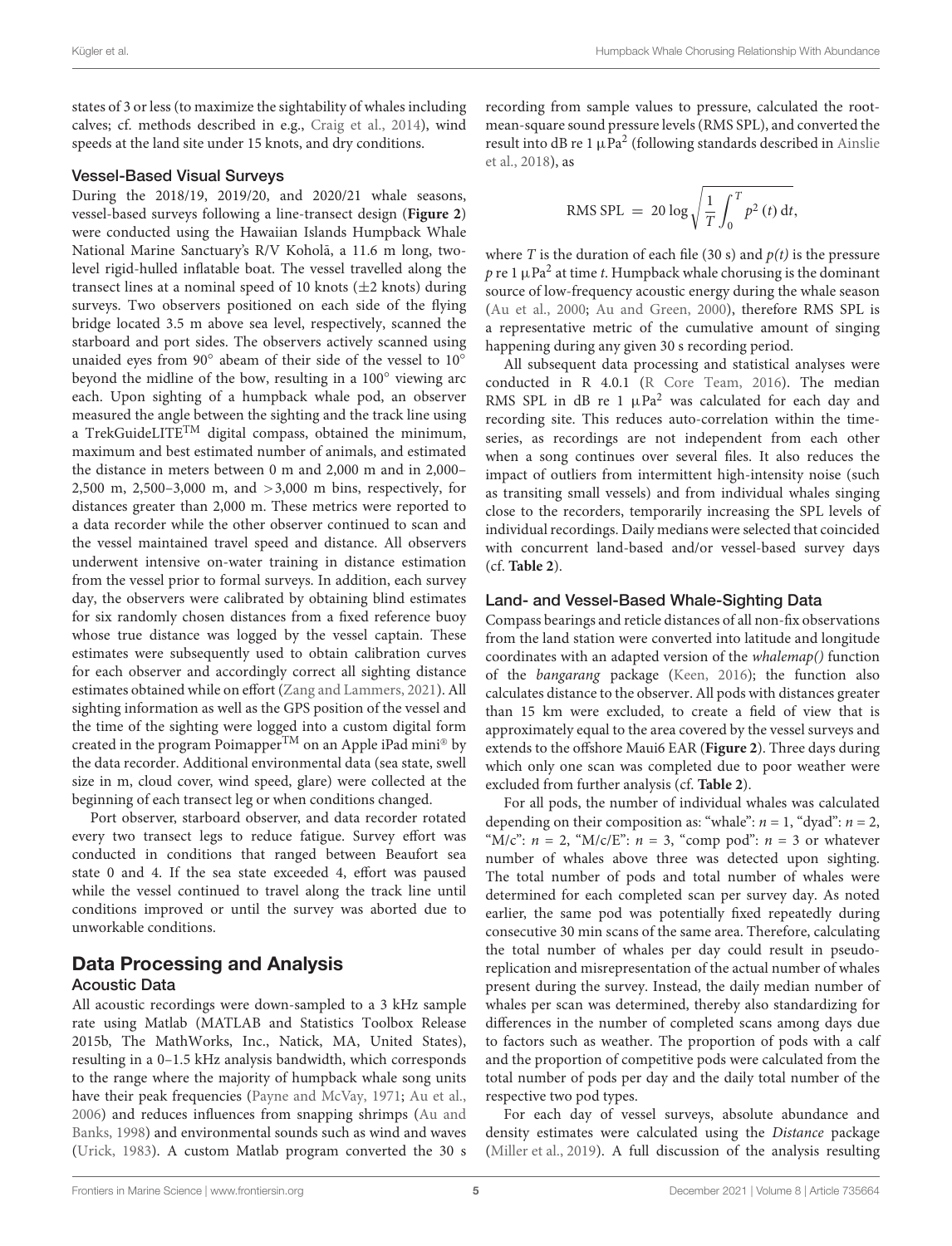

<span id="page-5-0"></span>FIGURE 2 | The locations of two deep-water Ecological Acoustic Recorders, EARs (dark blue circles) and one shallow-water EAR (light-gray circle) that were deployed between 2016/17 and 2020/21 and the location of the Olowalu land observation station (triangle). (A) The hatched area shows the 15 km field of view from the Olowalu land station. (B) The line shows the transect legs for the vessel surveys in the 2018/19 through 2020/21 seasons where the hatched area is the approximate area covered during the surveys including a 3 km buffer.

<span id="page-5-1"></span>TABLE 2 | Summary of survey effort for land-based visual (land) and vessel-based line-transect (vessel) surveys off west Maui between 2017 and 2021 and whether acoustic data were obtained from the three acoustic recorders on the same day.

| 2016/2017<br>land<br>vessel<br>Maui6<br>Olowalu (deep)<br>Olowalu (shallow) | 1/27 1/31 2/8 2/15 2/17 2/23 3/3 3/6 3/7 3/8 3/9 3/10 3/16 3/20 3/29 3/30 3/31 4/4 4/11                                        |  |  |  |  |  |  |  |  |  |  |  |  |  |
|-----------------------------------------------------------------------------|--------------------------------------------------------------------------------------------------------------------------------|--|--|--|--|--|--|--|--|--|--|--|--|--|
| 2017/2018<br>land<br>vessel<br>Maui6                                        | 1/22 1/24 1/26 1/29 1/31 2/7 2/9 2/12 2/14 2/16 2/21 2/23 2/26 2/28 3/6 3/7 3/9 3/14 3/16 3/19 3/21 3/23 3/27 3/30 4/2 4/6 4/9 |  |  |  |  |  |  |  |  |  |  |  |  |  |
| Olowalu (deep)<br>Olowalu (shallow)                                         |                                                                                                                                |  |  |  |  |  |  |  |  |  |  |  |  |  |
| 2018/2019<br>land<br>vessel<br>Maui6<br>Olowalu (deep)<br>Olowalu (shallow) | 12/21 1/8 1/11 1/16 1/22 2/3 2/8 2/13 2/21 2/28 3/5 3/12 3/27 4/3 4/9 4/16 4/24                                                |  |  |  |  |  |  |  |  |  |  |  |  |  |
| 2019/2020<br>land<br>vessel<br>Maui6<br>Olowalu (deep)<br>Olowalu (shallow) | 12/11 1/15 1/16 1/22 1/29 2/5 2/12 2/23 2/26 3/3 3/11 3/19 3/24                                                                |  |  |  |  |  |  |  |  |  |  |  |  |  |
| 2020/2021<br>land<br>vessel<br>Maui6<br>Olowalu (deep)<br>Olowalu (shallow) | 12/15 1/6 1/20 2/2 2/17 2/25 3/9 3/24 3/31 4/13                                                                                |  |  |  |  |  |  |  |  |  |  |  |  |  |

Dark gray shading indicates data were collected, light gray shading indicates no data were collected/available for the date, hatched boxes indicate days on which only one scan was completed during land-based surveys and for which data were excluded from subsequent analyses.

in those estimates can be found in [Zang and Lammers](#page-15-14) [\(2021\)](#page-15-14). Applying the same protocol as for the land-based data, any pod observed during transects was considered a comp pod when the best estimate for group size was at least three adult whales, and the

proportion of competitive pods as well as the proportion of pods with a calf were calculated from the total number of observed pods per survey. If a comp pod contained a calf, it was included in both categories.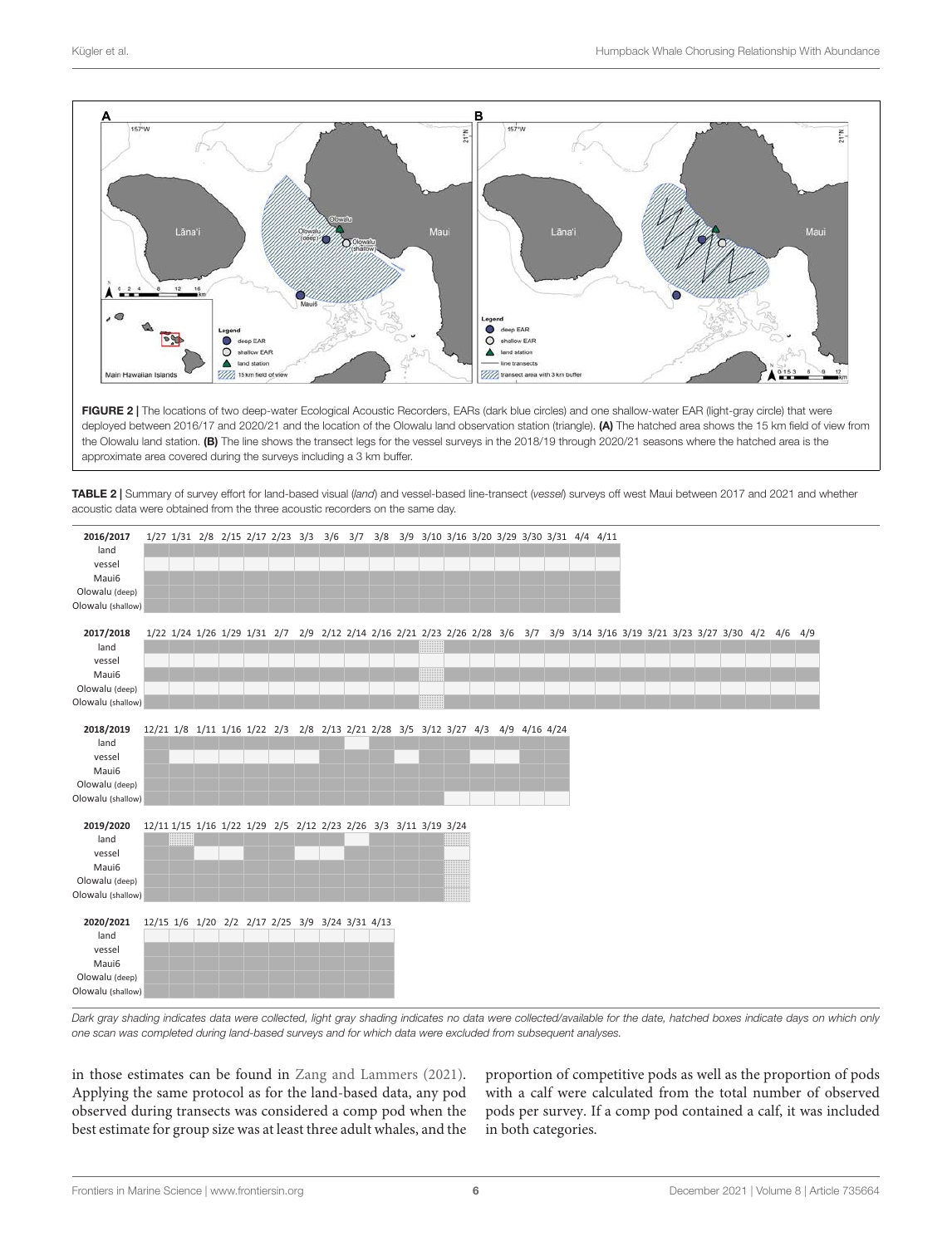

### <span id="page-6-0"></span>Statistical Analysis

Multivariate models were fit to the data to determine the quantitative and qualitative relationship between abundance of whales and chorusing. To select the model that best describes the data following initial visual exploration, non-linear least squares models using the *nls*() function from the base *stats* package in R for SPL ∼ whales were fit for a linear, quadratic, logistic, and asymptotic relationship for each recorder site and survey type (cf. **[Figure 3](#page-6-0)** for visualizations from Maui6 as a representative example), where "whales" was the median number of whales per 30 min scan for land-based surveys and density in whales per square-kilometer for vessel-based surveys. Bias-corrected second-order Akaike Information Criteria (AICc) for each model per site were calculated using the AICc() function from the MuMIn package (Bartoń, 2020). Pairwise differences between the AICc with the lowest value and all other model AICcs  $(\Delta AICc)$ were also calculated for each site and survey type. Different models were considered to support the data the same if their  $\triangle$ AICc was not greater than 2. For all three recorder locations and the vessel-based data as well as Maui6, Olowalu—shallow and the land-based data, the quadratic model had the lowest AICc values, followed by the logistic and the asymptotic models (**[Table 3](#page-7-0)**). For the land-station and the deep Olowalu location, the logistic model had the lowest AICc, but the quadratic, logistic, and asymptotic models were all equally supported by the data. The linear model had the least support overall. A second-degree polynomial model was therefore chosen for subsequent analysis.

To describe the quantitative relationship between (relative) abundance of whales (whales) and average cumulative chorusing levels (SPL), a generalized linear model (GLM) was fit with the  $glm()$  function from the *stats* package using the equation,

$$
SPL = \beta_0 + \beta_1 \cdot \text{whales} + \beta_2 \cdot \text{whales}^2 + \beta_3 \cdot \text{whales} \cdot \text{Site}
$$

$$
+ \beta_4 \cdot \text{whales}^2 \cdot \text{Site} + \text{Site} + \epsilon,
$$

where  $\beta_0$  is the intercept,  $\beta_1$  and  $\beta_2$  are the respective parameter coefficients, *Site* is a factor for the three EAR locations, and ε is the error term. Two separate GLMs were fit, one for the land-based data and one for the vessel-based data. In both models, there were no significant interactions between whales and recorder location (land:  $\chi^2$  = 5.65, DF = 4, *p* = 0.23; vessel:  $\chi^2$  = 0.48,  $DF = 4$ ,  $p = 0.98$ ), so a *Site* interaction was excluded from subsequent modeling.

To explore other factors impacting chorusing levels as well as the relationship between whale numbers and chorusing levels, a generalized additive model (GAM) was fit with the mgcv package [\(Wood, 2006\)](#page-15-16) with the following equation,

$$
SPL = f_0 + f_1(whales) + f_2(\%cales) + f_3(\%compPods)
$$
  
+
$$
f_4 \text{ (whales } \cdot \text{day} \cdot \text{season}) + f_5 \text{ (whales } \cdot \text{%calves)}
$$
  
+
$$
f_6 \text{ (whales } \cdot \text{%compPod}) + \text{Site } + \epsilon,
$$

where %calves is the percentage of pods with a calf per day, %compPods is the percentage of competitive pods per day, and day.season is the count of days into the season for the survey date, with the first day of the season defined as December 1st. For GLMs, Type II likelihood ratios were determined with the Anova() function from the car package [\(Fox and Weisberg, 2019\)](#page-13-26) and a statistical significance of  $\alpha = 0.05$  was used. For the GAM, likelihood ratios were determined with the summary() function from the *mgcv* package and using  $\alpha = 0.05$ .

While full models including Season main effect and interaction terms suggested that the relationship between whale numbers and chorusing levels significantly differed across the different whale seasons (but not sites), we argue that this is an artifact of survey bias from small sample sizes rather than a true underlying biological difference between years. By pooling our data across years, we increase our overall sample size and therefore the statistical power of our models, and are thus better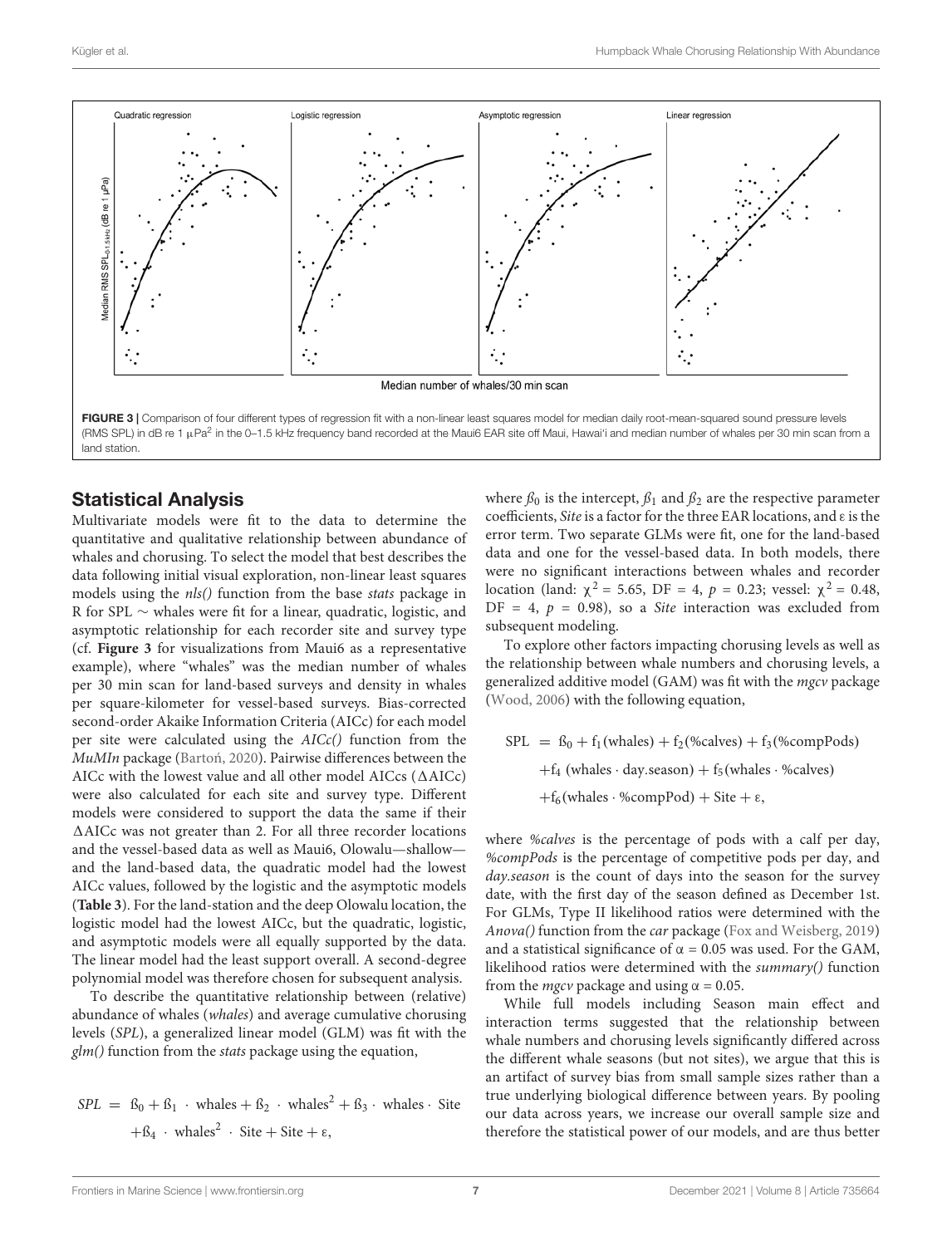able to achieve our goal of describing a generalized relationship between whale abundance and RMS SPL.

## RESULTS

Recordings during the breeding season were obtained for five consecutive years between 2016/17 and 2020/21 for two recording sites (Maui6 and Olowalu—shallow) and for 4 years at the deep Olowalu EAR site (2017, 2019, 2020, 2021). A total of 74 visual surveys from the Olowalu land station (2017:  $n = 19$ , 2018:  $n = 26$ , 2019:  $n = 16$ , 2020:  $n = 12$ ) and 26 vessel-based linetransect surveys (2019:  $n = 8$ , 2020:  $n = 8$ , 2021:  $n = 10$ ) were conducted. Three land survey days (one in 2018 and two in 2020) were excluded because only one scan was completed, resulting in 71 days with data that were analyzed. The overlapping survey effort for the different methods is summarized in **[Table 2](#page-5-1)**.

Overall, daily median RMS SPL levels ranged from 88.67 to 114.78 dB re 1  $\mu$ Pa<sup>2</sup> at Maui6 (Median  $\pm$  SD in 2017:  $104.58 \pm 5.20$ , 2018:  $100.80 \pm 5.58$ , 2019:  $103.75 \pm 6.04$ , 2020: 105.22 ± 6.75, 2021: 106.63 ± 6.10), from 90.18 to 121.85 dB re 1 µPa<sup>2</sup> at Olowalu (deep) (Median  $\pm$  SD in 2017: 109.22  $\pm$  6.43, 2019: 110.48  $\pm$  7.32, 2020: 115.43  $\pm$  8.23, 2021: 113.17  $\pm$  5.93), and from 94.95 to 118.99 dB re 1  $\mu$ Pa<sup>2</sup> at Olowalu (shallow) (Median  $\pm$  SD in 2017: 109.86  $\pm$  5.39, 2018: 107.06  $\pm$  4.98, 2019: 109.35  $\pm$  7.10, 2020: 109.48  $\pm$  7.1, 2021: 110.67  $\pm$  6.07). RMS SPL daily medians showed a strong seasonal pattern with an increase in December through January, a peak between February and March, and a decreasing trend through April (**[Figure 4](#page-8-0)**).

The median number of whales per 30 min scan from the land station ranged from 2 to 37 (Median  $\pm$  SD in 2017: 13.50  $\pm$  6.57, 2018: 11.25  $\pm$  7.47, 2019: 14.50  $\pm$  8.59, 2020: 20.25  $\pm$  9.86). Density estimates from the vessel surveys ranged from 0.12 to 1.85 whales/km<sup>2</sup> (Median  $\pm$  SD in 2019:  $0.53 \pm 0.61$  whales/km<sup>2</sup>, 2020:  $1.07 \pm 0.47$  whales/km<sup>2</sup>, 2021:  $0.62 \pm 0.53$  whales/km<sup>2</sup>). Whale numbers from both visual survey methods showed the same seasonal patterns as described for the acoustic data.

## Quantitative Relationship Between Chorusing Levels and Whale Numbers

The GLMs showed that the number of whales (land:  $\chi^2$  = 454.27, df = 2,  $p \ll 0.001$ ; vessel:  $\chi^2 = 312.54$ , df = 2,  $p \ll 0.001$ ) and recording location (land:  $\chi^2$  = 134.18, df = 2,  $p \ll 0.001$ ; vessel:  $\chi^2$  = 89.59, df = 2,  $p \ll 0.001$ ) are significant predictors of RMS SPL (**[Figure 5](#page-9-0)**). Both the linear and the quadratic term of number of whales are significant (land:  $\chi^2$ <sub>linear</sub> = 177.542,  $p_{\text{linear}} \ll 0.001$ ,  $\chi^2$ <sub>quadratic</sub> = 62.304,  $p_{\text{quadratic}} \ll 0.001$ , vessel:  $\chi^2$ <sub>linear</sub> = 138.03,  $p_{\text{linear}} \ll 0.001$ ,  $\chi^2$ <sub>quadratic</sub> = 67.84,  $p_{\text{quadratic}} \ll 0.001$ ), supporting the seconddegree polynomial relationship between whale numbers and chorusing levels. Coefficient of determinations,  $R^2$  ranged from 0.71 to 0.75 for the land-based data (Maui6:  $R^2 = 0.71$ , Olowalu deep:  $R^2 = 0.76$ , Olowalu—shallow:  $R^2 = 0.71$ ) and from 0.81 to 0.85 for the vessel-based data (Maui6:  $R^2 = 0.82$ , Olowalu—deep:  $R^2 = 0.81$ , Olowalu—shallow:  $R^2 = 0.85$ ). All parameter estimates

from the model and predicted maximum RMS SPL (SPL $_{\text{max}}$ ) values are summarized in **[Table 4](#page-10-0)**.

Whale densities (whales/km<sup>2</sup>) off West Maui can be estimated for a known RMS SPL value up to  $\sim$ SPL<sub>max</sub> as:

$$
N_{Maui6} = 1.36 - \sqrt{\frac{SPL - 91.23}{-10.97} + 1.85}
$$
 (1)

$$
N_{Olowalu(deep)} = 1.38 - \sqrt{\frac{SPL - 97.35}{-13.00} + 1.69}
$$
 (2)

$$
N_{Olowalu(shallow)} = 1.40 - \sqrt{\frac{SPL - 95.16}{-11.74} + 1.84}
$$
 (3)

where  $SPL_{max}$  is the SPL value at the maximum of the quadratic regression curve. Alternatively, density estimates that include a standard error as a measure of uncertainty can be obtained from the model fit with  $\ell m$ ) using the *invest*() function from the investr package in R [\(Greenwell and Schubert Kabban, 2014\)](#page-13-27).

## Qualitative Relationship Between Chorusing Levels and Whale Numbers

When adding additional covariates in a GAM framework for the land-based data, number of whales remains a significant predictor of SPL ( $F = 106.529$ , edf = 1.969,  $p \ll 0.001$ ), but this relationship depends on the time of the season ( $F = 4.968$ , edf = 15.13,  $p \ll 0.001$ ). Low whale numbers at the beginning of the season produced comparatively lower SPLs than toward the end, while during the peak of the season the higher whale densities resulted in slightly lowered chorusing levels (**[Figure 6](#page-11-0)**). The proportion of pods with a calf is not significantly related to SPL levels ( $F = 1.795$ , edf = 4.786,  $p = 0.14$ ), but chorusing levels appear to increase with increasing proportion of calves after a certain point. The proportion of calves does, however, significantly influence the relationship between SPL and whale

<span id="page-7-0"></span>TABLE 3 | Evaluation of four different models for the recorder location-specific relationship between daily median RMS SPL (dB re 1  $\mu$ Pa<sup>2</sup>) and: (a) median number of whales per 30 min scan from land, (b): density estimates (whales/km<sup>2</sup>) from vessel-based line-transect surveys.

| (a)               |                   |              |                   |                |                          |                   |                   |                          |  |  |  |  |
|-------------------|-------------------|--------------|-------------------|----------------|--------------------------|-------------------|-------------------|--------------------------|--|--|--|--|
|                   | Maui <sub>6</sub> |              |                   | Olowalu (deep) |                          | Olowalu (shallow) |                   |                          |  |  |  |  |
| Model             | <b>AICc</b>       | <b>AAICc</b> | Model             | <b>AICc</b>    | <b>AAICc</b>             | Model             | <b>AICc</b>       | <b>AAICc</b>             |  |  |  |  |
| Quadratic         | 346.32            | -            | Quadratic         | 237.01         | $\qquad \qquad -$        | Logistic          | 320.93            | $\overline{\phantom{0}}$ |  |  |  |  |
| Logistic          | 350.54            | 4.22         | Logistic          | 237.05         | 0.04                     | Asymptotic 321.38 |                   | 0.45                     |  |  |  |  |
| Asymptotic 351.18 |                   | 4.86         | Asymptotic 237.31 |                | 0.3                      | Quadratic 322.78  |                   | 1.85                     |  |  |  |  |
| Linear            | 367.25            | 20.93        | Linear            | 245.52         | 8.51                     | Linear            | 343.55            | 22.62                    |  |  |  |  |
| (b)               |                   |              |                   |                |                          |                   |                   |                          |  |  |  |  |
|                   | Maui6             |              |                   | Olowalu (deep) |                          |                   | Olowalu (shallow) |                          |  |  |  |  |
| Model             | <b>AICc</b>       | <b>AAICc</b> | Model             | <b>AICc</b>    | <b>AAICc</b>             | Model             | AICc              | <b>AAICc</b>             |  |  |  |  |
| Quadratic         | 135.91            | -            | Quadratic         | 140.90         | $\overline{\phantom{m}}$ | Quadratic         | 113.63            |                          |  |  |  |  |
| Logistic          | 135.92            | 0.02         | Logistic          | 142.62         | 1.72                     | Logistic          | 113.89            | 0.26                     |  |  |  |  |
| Asymptotic 136.34 |                   | 0.44         | Asymptotic 142.99 |                | 2.09                     | Asymptotic 114.33 |                   | 0.7                      |  |  |  |  |
| Linear            | 149.34            | 13.43        | Linear            | 156.18         | 15.28                    | Linear            | 130.33            | 16.71                    |  |  |  |  |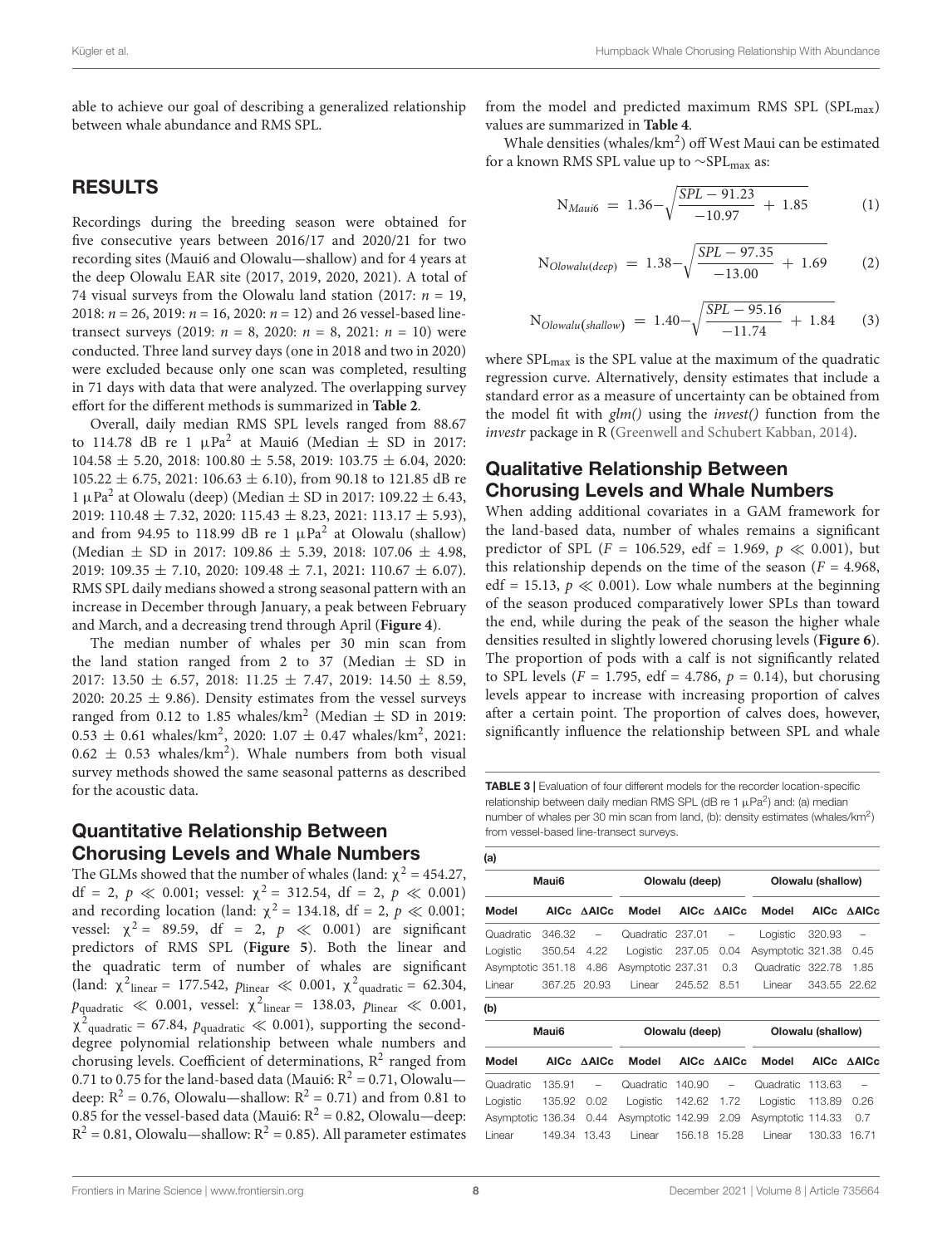

<span id="page-8-0"></span>numbers ( $F = 4.155$ , edf = 5.909,  $p = 0.0003$ ). At low whale numbers, a high proportion of present calf pods is related to a decrease in chorusing. In contrast, the proportion of comp pods is significantly related with chorusing levels ( $F = 5.716$ , edf = 2.645,  $p = 0.0008$ ). SPLs initially decreased with increasing proportion of competitive pods while increasing again after a midpoint with further increasing competitive pods. This relationship is independent of whale numbers ( $F = 0.910$ , edf = 2.0,  $p = 0.42$ ). However, the heatmap (**[Figure 6](#page-11-0)**) suggests that at very low whale numbers a higher proportion of competitive pods is positively related to RMS SPL levels. Overall variation explained by the model is 91.5%. Visualizations of all partial effects are summarized in **[Figure 6](#page-11-0)**.

Results from the GAM for the vessel-based data are similar and explain 94.2% of deviance; density  $(F = 46.022, \text{ edf} = 1.97,$  $p \ll 0.001$ ), proportion of pods with a calf ( $F = 10.568$ , edf = 1,  $p = 0.002$ ), but not proportion of comp pods ( $F = 3.212$ , edf = 1.854,  $p = 0.064$ ) are significant predictors of RMS SPL and there are significant interactions between density and day of the season ( $F = 7.184$ , edf = 2.866,  $p \ll 0.001$ ), and density and proportion of comp pods ( $F = 3.644$ , edf = 1.802,  $p = 0.046$ ), but not density and proportion of calf pods ( $F = 2.898$ , edf = 1.824,  $p = 0.102$ ). However, we urge caution with the vessel-based results due to a relatively large number of terms included in the model compared to the small sample size, and interpretation of interaction effects is limited.

## **DISCUSSION**

Only adult and some juvenile male humpback whales sing [\(Herman et al., 2013\)](#page-13-17), but their increasing and decreasing contribution to the marine soundscape in Hawai'i during the breeding season mirrors the bell-shaped abundance curve resulting from the species' staggered, age-class and sex-segregated migration pattern [\(Baker and Herman, 1981;](#page-12-10) [Mobley et al., 1999;](#page-14-24) [Au et al., 2000;](#page-12-6) [Craig et al., 2001,](#page-13-28) [2003;](#page-13-29) [Chen, 2017;](#page-13-22) [Kügler](#page-14-23) [et al., 2020\)](#page-14-23). Our findings confirm that male chorusing intensity is predictive of overall whale numbers including non-singing animals off west Maui, Hawai'i.

Both visual observation methods used to obtain whale numbers (whale counts from a shore station and density estimates from line-transect vessel surveys) had the same second-order polynomial correlation with acoustic recordings obtained from the three PAM sites within the study area. Observed differences among recording sites are likely the result of sound propagation effects at different recorder depths that shifted the SPL baseline, but not the general qualitative relationship between chorusing levels and whale numbers. These findings are in agreement with those reported along the southbound migration route off East Australia that also showed a positive polynomial correlation of both the number of singers and song minutes with the number of whales sighted [\(Noad et al., 2017\)](#page-14-26). They also agree with a study conducted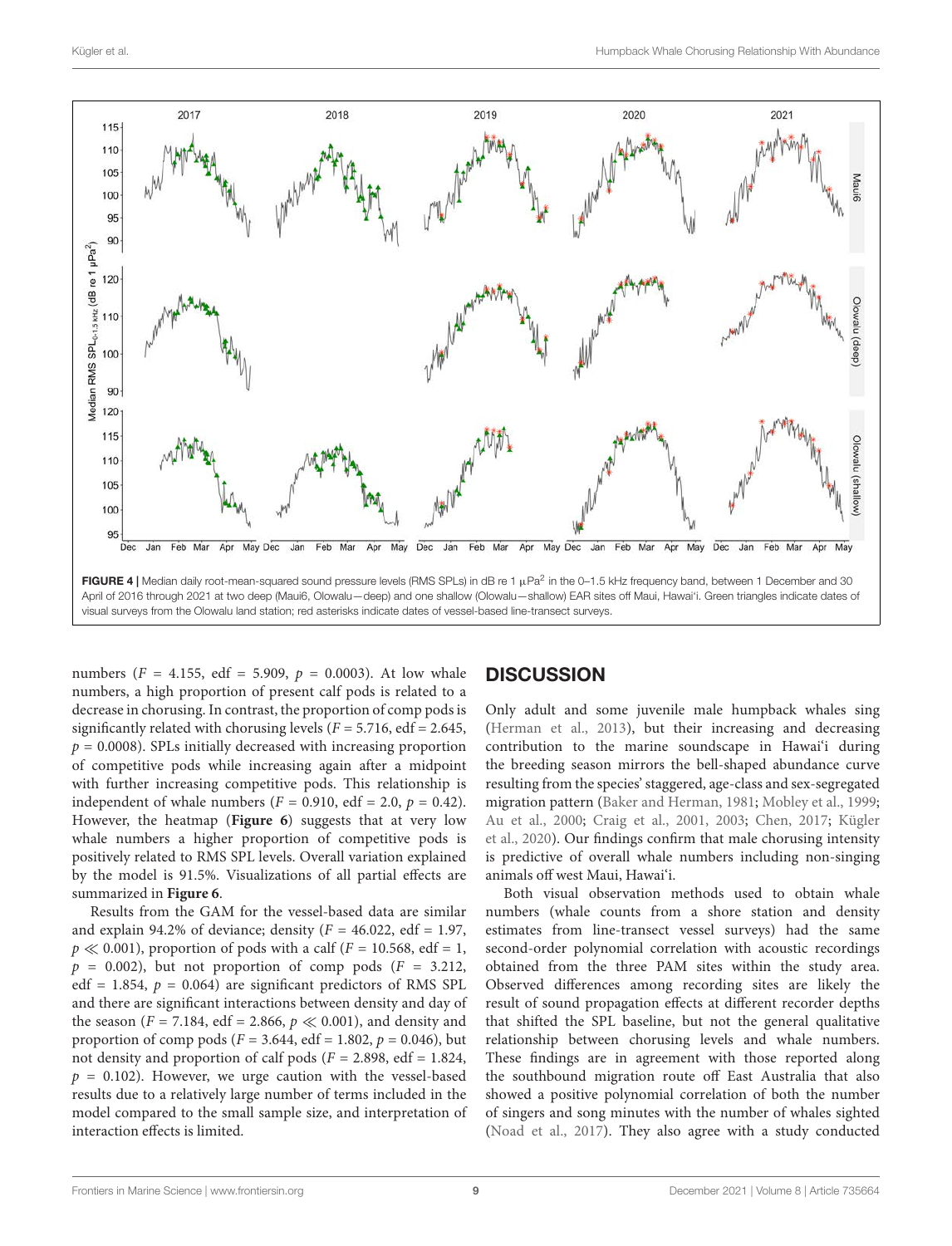

<span id="page-9-0"></span>vessel-based line-transect surveys (n = 26) between 2019 and 2021. No acoustic monitoring was conducted at Olowalu (deep) in 2018. Lines show the regressions from a second-degree generalized linear model for each EAR site; shaded areas are the respective 95% confidence intervals. Equations indicate parameter estimates and R<sup>2</sup> values from the models.

on a breeding ground off Mexico that showed a positive correlation between the number of whales and daily sound levels [\(Seger et al., 2016\)](#page-14-18).

While some males may sing while escorting a mothercalf pair, or as part of a dyad or larger group [\(Baker and](#page-12-15) [Herman, 1984;](#page-12-15) [Darling and Bérubé, 2001;](#page-13-30) [Smith et al., 2008;](#page-14-22) [Chen, 2017\)](#page-13-22), most singers are lone males [\(Darling et al.,](#page-13-19) [2006;](#page-13-19) [Herman et al., 2013\)](#page-13-17) that can stay submerged for up to 20 min at a time while singing and may repeat their song in sessions that last many hours. It was therefore difficult to unambiguously identify singers with our visual observation methods, so the proportion of singers in our population is unknown. While [Noad et al.](#page-14-26) [\(2017\)](#page-14-26) showed a strong positive correlation between the number of singers and the overall number of whales observed along an Australian migratory route, they found that the proportion of singers decreased as the population increased over the course of almost 20 years. This contrasts with results from [Cato et al.](#page-13-31) [\(2002\)](#page-13-31), who showed that the proportion of singers remained consistent between 1981 and 1994 in that same population. Noad and colleagues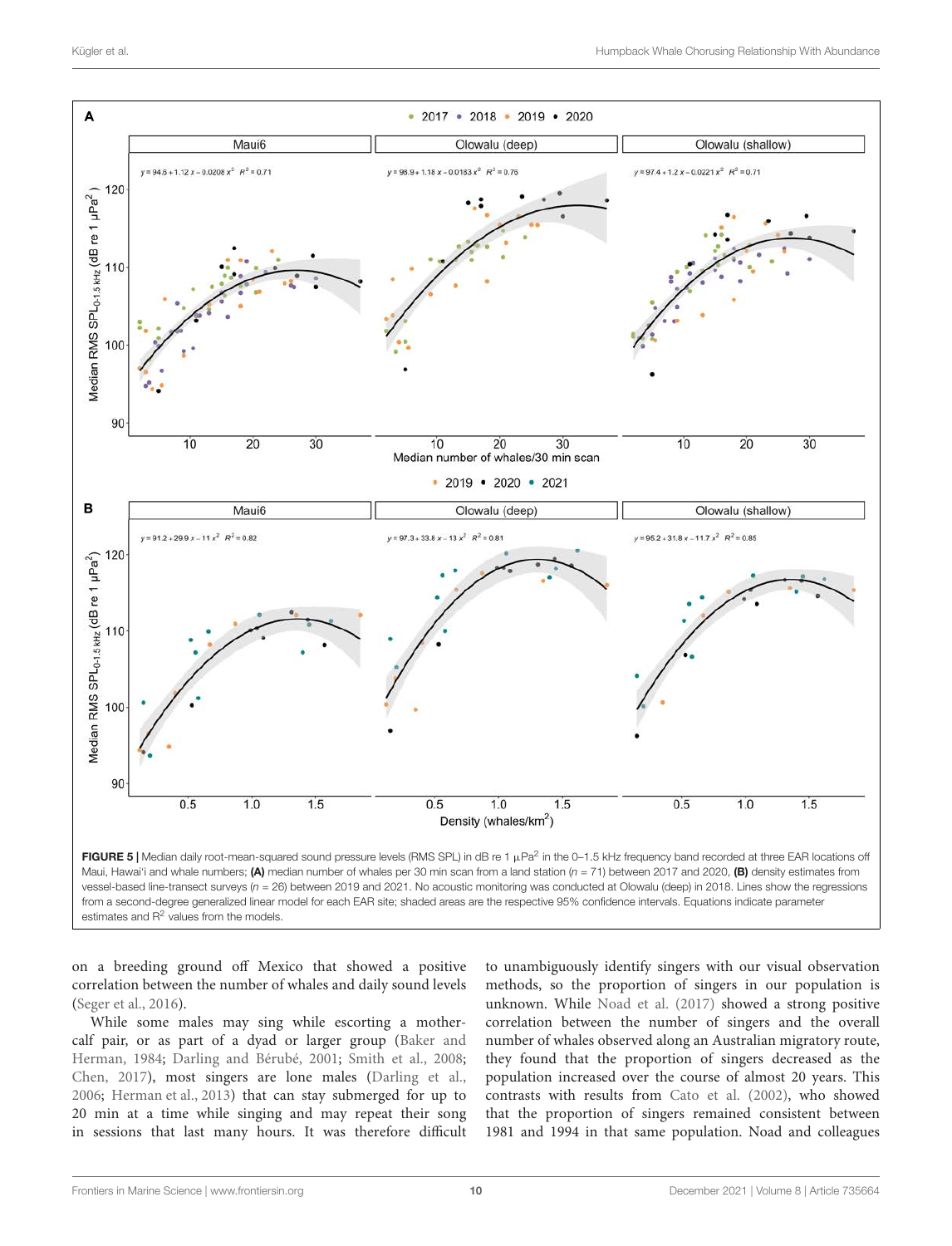<span id="page-10-0"></span>TABLE 4 | Coefficient estimates and their standard errors (SE) from a generalized linear model (GLM) fitting a second-degree polynomial relationship between daily median RMS SPL (dB re 1  $\mu$ Pa<sup>2</sup>) and (a) median number of whales per 30 min scan observed from a land station and (b) abundance estimates from vessel-based line-transect surveys for three recorder locations.

| (a)            |                  |                |                  |                |                  |             |  |  |  |  |  |  |  |
|----------------|------------------|----------------|------------------|----------------|------------------|-------------|--|--|--|--|--|--|--|
| B <sub>0</sub> | SE <sub>60</sub> | ß1             | SE <sub>61</sub> | B <sub>2</sub> | SE <sub>62</sub> | $SPL_{max}$ |  |  |  |  |  |  |  |
| 94.55          | 1.02             | 1.118          | 0.141            | $-0.0208$      | 0.0043           | 109.58      |  |  |  |  |  |  |  |
| 4.30           | 1.57             | 0.063          | 0.213            | 0.0025         | 0.0064           | 117.95      |  |  |  |  |  |  |  |
| 2.84           | 1.56             | 0.086          | 0.209            | $-0.0013$      | 0.0062           | 113.75      |  |  |  |  |  |  |  |
|                |                  |                |                  |                |                  |             |  |  |  |  |  |  |  |
| B <sub>0</sub> | SE <sub>BD</sub> | B <sub>1</sub> | SE <sub>81</sub> | B <sub>2</sub> | SE <sub>62</sub> | $SPL_{max}$ |  |  |  |  |  |  |  |
| 91.23          | 1.70             | 29.89          | 4.52             | $-10.97$       | 2.44             | 111.58      |  |  |  |  |  |  |  |
| 6.12           | 2.41             | 3.96           | 6.39             | $-2.03$        | 3.45             | 119.37      |  |  |  |  |  |  |  |
| 3.93           | 2.71             | 1.94           | 6.83             | $-0.76$        | 3.60             | 116.74      |  |  |  |  |  |  |  |
|                |                  |                |                  |                |                  |             |  |  |  |  |  |  |  |

 $B_0$  is the intercept,  $B_1$  the coefficient for the linear term, and  $B_2$  the coefficient for the second-degree term. The true coefficients for Olowalu (deep) and Olowalu (shallow) result from the summation of the estimates for Maui6 and the respective estimates for the two Olowalu sites. SPL<sub>max</sub> is the maximum of the quadratic function, which indicates the modeled maximum RMS SPL per site.

considered that the observed decrease in the proportion of singers may have been caused by singing whales moving further offshore and outside of their in-shore study area, but concluded this was unlikely based on their observational data. They also reject the possibility of a decrease in numbers of mature whales resulting from a potential change in age structure. Instead, they proposed that the increase in population size during their recovery from commercial whaling likely changed whale singing behavior, resulting in proportionally fewer males singing. However, singing behavior during migration may differ markedly from that occurring on the breeding grounds. In fact, [Seger et al.](#page-14-18) [\(2016\)](#page-14-18) found that the proportion of singers in the population remained constant on the Mexican breeding ground. We have no reason to suspect that an abundancedependency in the proportion of singers as observed on the Australian migration route exists on the Hawaiian breeding ground. In a recent study on population fluctuations off Maui inferred from chorusing levels as a proxy for relative abundance, [Kügler et al.](#page-14-23) [\(2020\)](#page-14-23) reported a decrease in RMS SPL levels during the month of February, the peak of the whale season, of 6.1 dB between 2014/15 and 2017/18 at the shallow Olowalu EAR site. A −6 dB change in RMS SPLs represents a 50% decrease in acoustic energy. Applying the regression presented here, we calculate that a decrease occurred from 1.21 whales/ $km^2$  in 2015 to 0.62 whales/ $km^2$  in 2018, or a change of −48.85%. [Cartwright et al.](#page-13-32) [\(2019\)](#page-13-32) reported a decline in visually observed mother-calf pairs of 76.5% and of 39% of adult groups between 2013 and 2018 in the same study area off west Maui. In addition, researchers off Hawai'i Island reported a 50% decline in the mean number of whales counted from a shore station between 2014 and 2018 [\(NOAA,](#page-14-31) [2019;](#page-14-31) [Frankel et al., 2021\)](#page-13-33). The similarity in magnitudes of the trends described among these studies support our conclusion that variations in chorusing levels are the result of changes

in whale abundance and not changing proportions of singers. Thus, SPL appears to be a reliable indicator of whale numbers over time, although further examination of the relationship between whale numbers and chorusing levels could help to define the relationship and possible limitations resulting from social dynamics more precisely.

Chorusing levels do not increase indefinitely with increasing whale numbers, but rather reach a plateau (logistic and asymptotic regressions) or even start decreasing (quadratic regression) after whale densities reach a threshold. At peak densities in February and early March, opportunities to find potential mates are abundant, which often involves physical contest competition with other males and may result in a lower proportion of males singing (**[Figure 6](#page-11-0)**). Further, multiple past studies point to song playing an important role as a spacing mechanism among singers [\(Winn and Winn, 1978;](#page-15-17) [Tyack, 1981;](#page-15-18) [Frankel et al., 1995;](#page-13-34) [Seger et al., 2016\)](#page-14-18). As local densities become high, singers may not be able to maintain their minimum distance from each other, and individual males may choose to switch their behavioral strategy, for example by joining mother-calf pairs [\(Herman and Antinoja, 1977;](#page-13-12) [Craig](#page-13-35) [et al., 2002\)](#page-13-35) or competitive pods [\(Au et al., 2000;](#page-12-6) [Darling](#page-13-30) [and Bérubé, 2001;](#page-13-30) [Craig et al., 2002;](#page-13-35) [Pack et al., 2012\)](#page-14-32) rather than sing. At higher densities, singers may also be joined more frequently by other males, which often leads to cessation of singing [\(Darling et al., 2006\)](#page-13-19).

In general, as the proportion of competitive pods increases, chorusing levels decrease (**[Figure 6](#page-11-0)**). However, toward the end of the season when there is a high prevalence of competitive pods as the availability of receptive females becomes low and males compete over the last opportunities to mate [\(Craig et al.,](#page-13-35) [2002\)](#page-13-35), the relative amount of chorusing increases again. This also may indicate a change in male behavioral strategy. Humpback whale song has been proposed to provide information about a male's competitive fitness [\(Lammers et al., 2017\)](#page-14-33) and during high competitive activity males may choose to invest additional time separately advertising their fitness to competitors and/or females. Similarly, our data suggest that a high relative presence of pods with a calf is tied to increased chorusing levels, except at low whale densities (**[Figure 6](#page-11-0)**). The number of calf pods relative to the total whale abundance increases as the whale season progresses and is highest in late March through April [\(Craig et al., 2003\)](#page-13-29). As females without a calf become rare, the increase in chorusing with the higher proportion of calf pods may reflect an increase in the number of escorts singing in mother/calf groups (e.g., [Herman and Tavolga, 1980;](#page-13-18) [Chen,](#page-13-22) [2017\)](#page-13-22). On the other hand, the decrease in SPL at low whale densities, but high prevalence of calf pods probably results from differences in migratory timing, as mother-calf pairs are among the last to depart the islands for their northward journey [\(Craig et al., 2003\)](#page-13-29). It is therefore likely that this observed correlation at low densities is an artifact of co-varying seasonal changes in SPL rather than a causal relationship between SPL and calf presence.

The local presence of whales in Hawai'i fluctuates throughout the breeding season as a function of migratory trends, residency times, and movement patterns within the archipelago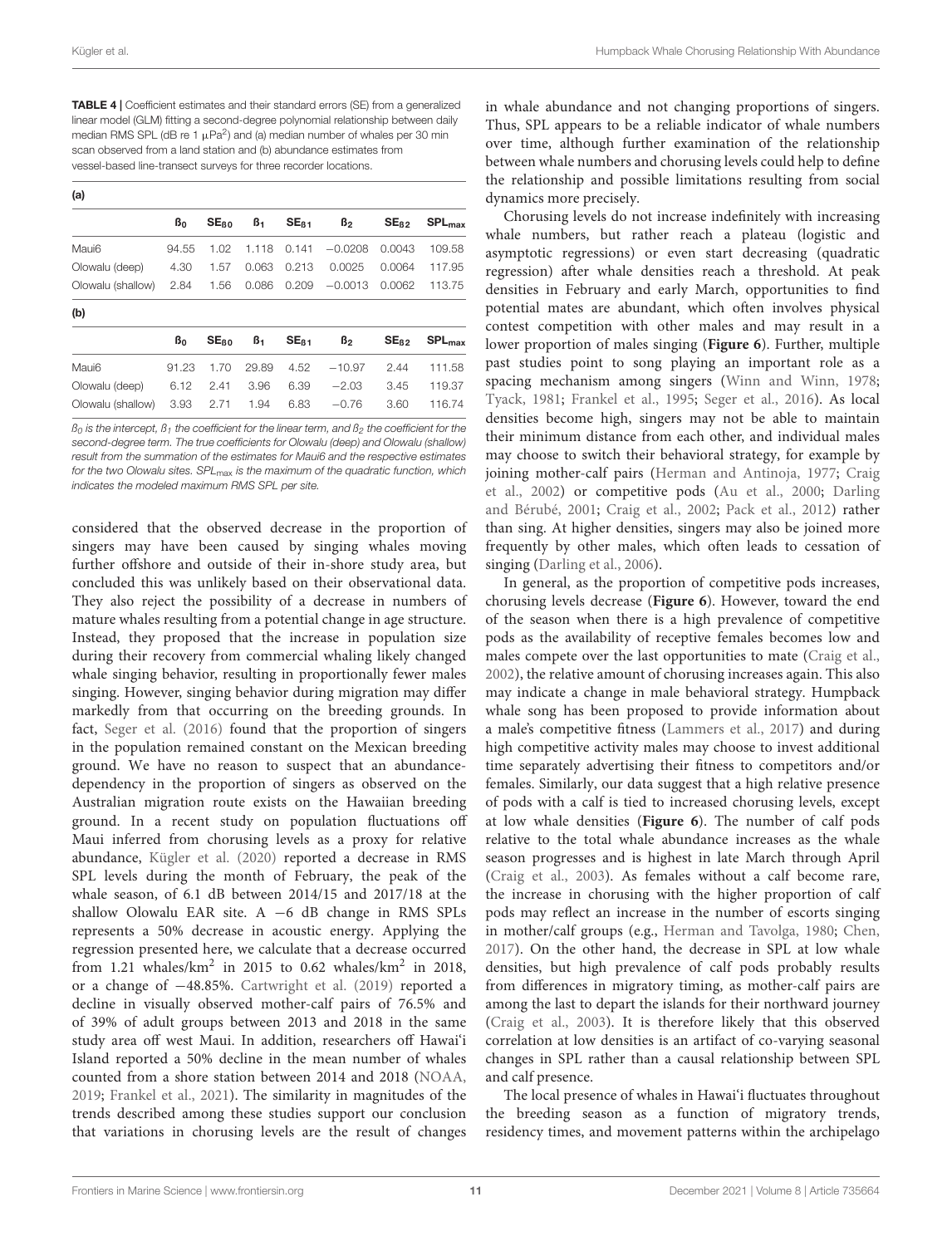

<span id="page-11-0"></span>[\(Craig and Herman, 1997;](#page-13-36) [Cerchio et al., 1998;](#page-13-37) [Craig et al.,](#page-13-28) [2001,](#page-13-28) [2003\)](#page-13-29), a pattern that is reflected in daily chorusing levels (cf. **[Figure 4](#page-8-0)**). Visual surveys traditionally conducted to estimate abundances are often limited to a relatively large temporal resolution, as they are constrained by feasibility (access to vessels, aircraft, land observation sites or weather), logistics, and funding (e.g., [Mobley et al., 1999;](#page-14-24) [Barlow](#page-12-16) [et al., 2011\)](#page-12-16). While these efforts are important for monitoring population trends, they provide "snapshots" and are often not able to capture fluctuations on smaller temporal scales. PAM allows the ability to survey continuously throughout the breeding season and therefore capture naturally occurring fluctuations to gain a better understanding of patterns of abundance. In the future, real-time acoustic monitoring could allow monitoring the local population without a time delay from off-season instrument recovery and data processing, relaying the current status of humpback whales in Hawai'i to managers and the public.

The Hawai'i humpback whale DPS is considered recovered from commercial whaling depletion following decades of population growth at a rate of ca. 6–7% [\(Mobley et al., 1999;](#page-14-24) [Calambokidis et al., 2001\)](#page-13-38), and, together with eight other DPSs, was delisted from the United States Endangered Species Act

in 2016 [\(NOAA, 2016\)](#page-14-19). However, population fluctuations that have occurred since then [\(Cartwright et al., 2019;](#page-13-32) [NOAA,](#page-14-31) [2019;](#page-14-31) [Kügler et al., 2020;](#page-14-23) [Frankel et al., 2021\)](#page-13-33) emphasize the importance of continued long-term monitoring and the necessity for tracking population trends in order to mitigate changes in the conservation status of populations in a timely manner. This becomes particularly important in light of accelerating global changes, which are expected to put many marine species under increasing stress through the combination of climate change as well as other anthropogenic impacts, including ship strikes, entanglement, tourism, and noise pollution [\(Moore, 2008;](#page-14-34) [Lammers et al., 2013;](#page-14-35) [Senigaglia et al., 2016;](#page-14-36) [Tsujii et al., 2018;](#page-15-19) [Cartwright et al., 2019;](#page-13-32) [Guazzo et al., 2020;](#page-13-39) [Currie et al., 2021\)](#page-13-40). Although our results are specific to the west Maui area, they could be adapted for studying populations in other breeding areas that are subject to limited resources or access. For example, the Northwestern Hawaiian Islands, stretching 1,900 km northwest of the Main Hawaiian Island, are a significantly understudied, but presumed important humpback whale breeding habitat [\(Johnston et al., 2007;](#page-13-41) [Calambokidis et al., 2008;](#page-13-13) [Lammers et al.,](#page-14-37) [2011\)](#page-14-37). Access to the region is restricted due to its remoteness and protection as part of the Papahānaumokuākea Marine National Monument, and frequent visual surveys are not possible.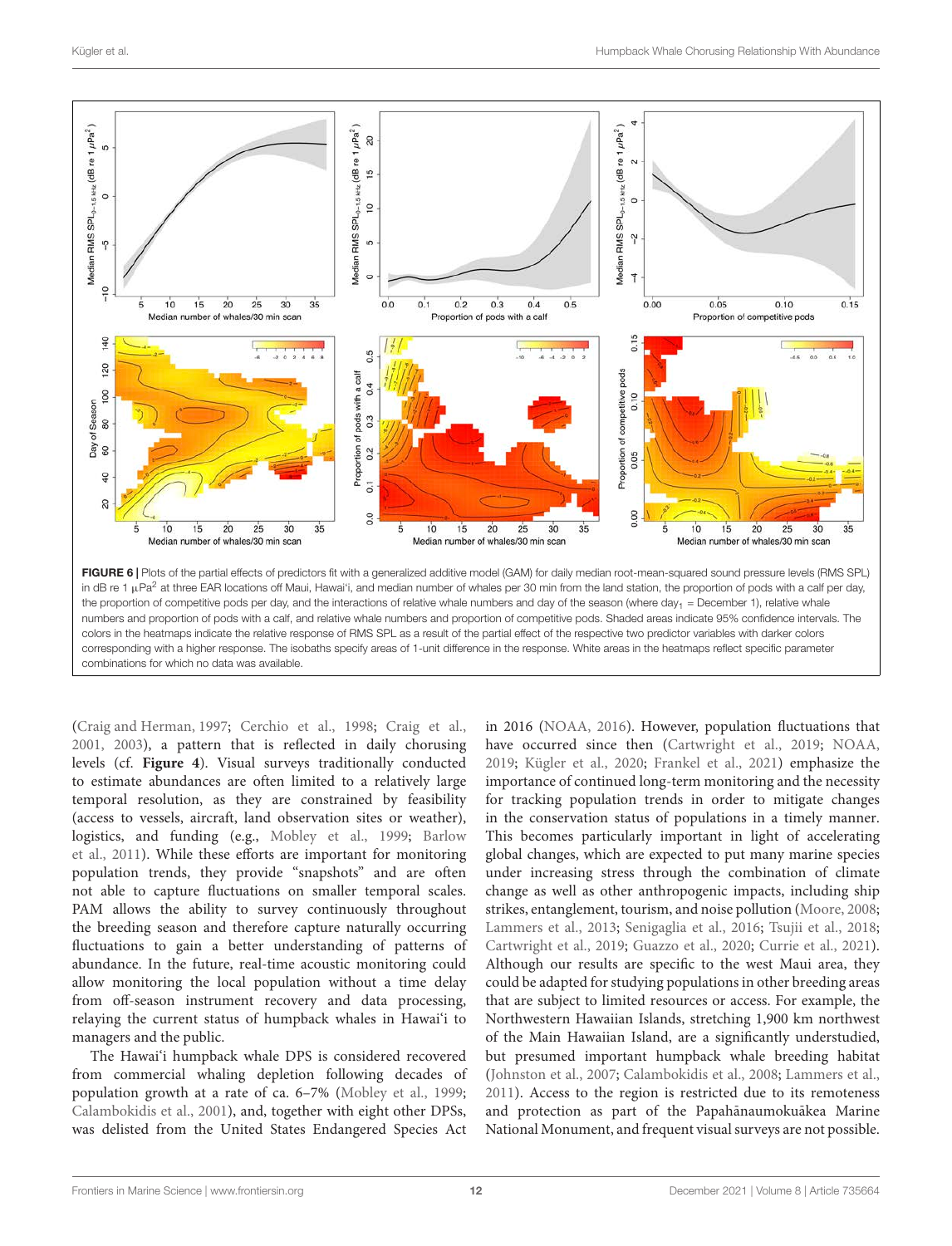Further refinement of the results presented here to account for different habitats and propagation conditions could help make them more broadly applicable, thus providing a valuable tool for monitoring humpback whale abundance in more remote parts of the archipelago. However, higher wind and/or vessel noise, lower whale densities, differences in behavior and/or migratory patterns could cause unique conditions that deviate significantly from the relationship between whale numbers and chorusing levels presented here.

Finally, this study demonstrates that PAM methods can be extended to estimate population sizes for species and environments where vocalizations are too abundant to identify individual calls. Our results warrant further studies on the applicability of this cost-efficient, non-invasive method to study humpback whale populations on other breeding grounds, as well as other species that provide similar challenges.

## DATA AVAILABILITY STATEMENT

The raw data supporting the conclusions of this article will be made available by the authors, without undue reservation.

## AUTHOR CONTRIBUTIONS

AK performed the statistical analysis and wrote the first draft of the manuscript. All authors contributed to conception, design, and data collection of the study, manuscript revision, read, and approved the submitted version.

## **REFERENCES**

- <span id="page-12-12"></span>Ainslie, M. A., Miksis-Olds, J. L., Martin, B., Heaney, K., De Jong, C. A. F., Von Benda-Beckmann, A. M., et al. (2018). ADEON Underwater Soundscape and Modeling Metadata Standard. Version 1.0. Technical Report by JASCO Applied Sciences for ADEON Prime. Tokyo: JASCO.
- <span id="page-12-4"></span>Allen, A. N., Harvey, M., Harrell, L., Jansen, A., Merkens, K. P., Wall, C. C., et al. (2021). A convolutional neural network for automated detection of humpback whale song in a diverse, long-term passive acoustic dataset. Front. Mar. Sci. 8:607321. [doi: 10.3389/fmars.2021.607321](https://doi.org/10.3389/fmars.2021.607321)
- <span id="page-12-11"></span>Au, W. W. L., and Banks, K. (1998). The acoustics of the snapping shrimp Synalpheus parneomeris in Kaneohe Bay. J. Acoust. Soc. Am. 103, 41–47. [doi:](https://doi.org/10.1121/1.423234) [10.1121/1.423234](https://doi.org/10.1121/1.423234)
- <span id="page-12-13"></span>Au, W. W. L., and Green, M. (2000). Acoustic interaction of humpback whales and whale-watching boats. Mar. Environ. Res. 49, 469–481. [doi: 10.1016/S0141-](https://doi.org/10.1016/S0141-1136(99)00086-0) [1136\(99\)00086-0](https://doi.org/10.1016/S0141-1136(99)00086-0)
- <span id="page-12-8"></span>Au, W. W. L., and Hastings, M. C. (2008). "Emission of social sounds by marine animals," in Principles of Marine Bioacoustics, eds W. W. L. Au and M. C. Hastings (New York, NY: Springer Science+Business Media, LLC), 401–499. [doi: 10.1007/978-0-387-78365-9\\_10](https://doi.org/10.1007/978-0-387-78365-9_10)
- <span id="page-12-6"></span>Au, W. W. L., Mobley, J. R. Jr., Burgess, W. C., and Lammers, M. O. (2000). Seasonal and diurnal trends of chorusing humpback whales wintering in waters off Western Maui. Mar. Mamm. Sci. 16, 530–544. [doi: 10.1111/j.1748-7692.](https://doi.org/10.1111/j.1748-7692.2000.tb00949.x) [2000.tb00949.x](https://doi.org/10.1111/j.1748-7692.2000.tb00949.x)
- <span id="page-12-9"></span>Au, W. W. L., Pack, A. A., Lammers, M. O., Herman, L. M., Deakos, M. H., and Andrews, K. (2006). Acoustic properties of humpback whale songs. J. Acoust. Soc. Am. 120, 1103–1110. [doi: 10.1121/1.2211547](https://doi.org/10.1121/1.2211547)
- <span id="page-12-10"></span>Baker, C. S., and Herman, L. M. (1981). Migration and local movement of humpback whales (Megaptera novaeangliae) through Hawaiian waters. Can. J. Zool. 59, 460–469. [doi: 10.1139/z81-067](https://doi.org/10.1139/z81-067)

## FUNDING

This work was supported by the SanctSound project, which is a collaboration between NOAA and the United States Navy to better understand underwater sound within the National Marine Sanctuary System. For more information, visit [https:](https://sanctuaries.noaa.gov/science/monitoring/sound/) [//sanctuaries.noaa.gov/science/monitoring/sound/.](https://sanctuaries.noaa.gov/science/monitoring/sound/) Additional funding or in-kind support for this work was provided by Whale Tales/Whale Trust, the Linda and Jim Collister Fellowship, Ultimate Whale Watch, and Oceanwide Science Institute.

## ACKNOWLEDGMENTS

The efforts described would not have been possible without the dedicated help of many individuals and we would like to thank them for donating their personal time to help with EAR recoveries and re-deployments, as computer operators during land-based surveys, and as observers and data recorders during vessel surveys. These volunteers include (in alphabetical order): Nanette "Chandra" Bowen, Lacey Brandt, Isabella Canepa, Sue Canfield, Christina Cantellops, William Carrier, Debra Caswell, Steve Chopek, Peter Colombo, Mark Deakos, Brad Eichhorst, Amy Eldredge, Tim Goeken, Ted Gruppenhoff, Russell Hansen, Lee James, Jeff Kallenbach, Jessie Kittel, Dani Kleinhenz, Matt Koller, Kirtley Mann, Laura Meades, Jason Moore, Marcus Richter, Jeannine Rossa, Julie Strong, Heather Spillane, Scott Splean, Liz Stahl, Larissa Treese, Marina Treese, Sara Wood, and Joan Zwar. We would also like to thank two reviewers for their insightful suggestions on the manuscript.

- <span id="page-12-15"></span>Baker, C. S., and Herman, L. M. (1984). Aggressive behavior between humpback whales (Megaptera novaeangliae) wintering in Hawaiian waters. Can. J. Zool. 62, 1922–1937. [doi: 10.1139/z84-282](https://doi.org/10.1139/z84-282)
- <span id="page-12-7"></span>Baker, C. S., Herman, L. M., Perry, A., Lawton, W. S., Straley, J. M., Wolman, A. A., et al. (1986). Migratory movement and population structure of humpback whales (Megaptera novaeangliae) in the central and eastern North Pacific. Mar. Ecol. Prog. Ser. 31, 105–119. [doi: 10.3354/meps031105](https://doi.org/10.3354/meps031105)
- <span id="page-12-16"></span>Barlow, J., Calambokidis, J., Falcone, E. A., Baker, C. S., Burdin, A. M., Clapham, P. J., et al. (2011). Humpback whale abundance in the North Pacific estimated by photographic capture-recapture with bias correction from simulation studies. Mar. Mamm. Sci. 27, 793–818. [doi: 10.1111/j.1748-7692.2010.00444.x](https://doi.org/10.1111/j.1748-7692.2010.00444.x)
- <span id="page-12-5"></span>Barlow, J., Fregosi, S., Thomas, L., Harris, D., and Griffiths, E. T. (2021). Acoustic detection range and population density of Cuvier's beaked whales estimated from near-surface hydrophones. J. Acoust. Soc. Am. 149, 111–125. [doi: 10.1121/](https://doi.org/10.1121/10.0002881) [10.0002881](https://doi.org/10.1121/10.0002881)
- <span id="page-12-14"></span>Barton, K. (2020). MuMIn: Multi-Model Inference. R package version 1.43.17.
- <span id="page-12-3"></span>Baumann-Pickering, S., Mcdonald, M. A., Simonis, A. E., Solsona Berga, A., Merkens, K. P., Oleson, E. M., et al. (2013). Species-specific beaked whale echolocation signals. J. Acoust. Soc. Am. 134, 2293–2301. [doi: 10.1121/1.](https://doi.org/10.1121/1.4817832) [4817832](https://doi.org/10.1121/1.4817832)
- <span id="page-12-2"></span>Baumgartner, M. F., and Mussoline, S. E. (2011). A generalized baleen whale call detection and classification system. J. Acoust. Soc. Am. 129, 2889–2902. [doi: 10.1121/1.3562166](https://doi.org/10.1121/1.3562166)
- <span id="page-12-1"></span>Belikov, R. A., and Bel'kovich, V. M. (2007). Whistles of beluga whales in the reproductive gathering off Solovetskii Island in the White Sea. Acoust. Phys. 53, 528–534. [doi: 10.1134/S1063771007040148](https://doi.org/10.1134/S1063771007040148)
- <span id="page-12-0"></span>Bohnenstiehl, D. R., Lillis, A., and Eggleston, D. B. (2016). The curious acoustic behavior of estuarine snapping shrimp: temporal patterns of snapping shrimp sound in sub-tidal oyster reef habitat. PLoS One 11:e0143691. [doi: 10.1371/](https://doi.org/10.1371/journal.pone.0143691) [journal.pone.0143691](https://doi.org/10.1371/journal.pone.0143691)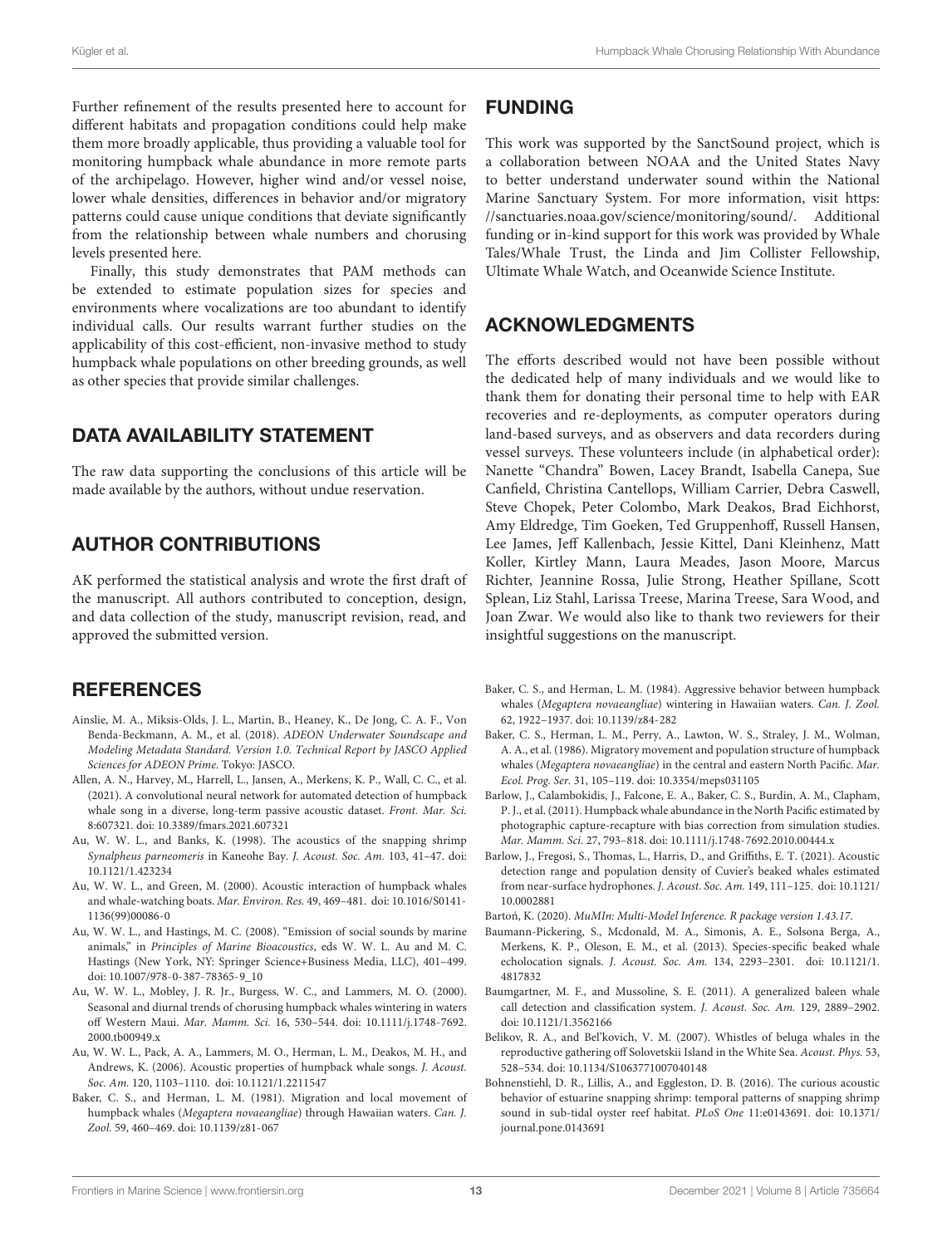- <span id="page-13-4"></span>Boughman, J. W. (1997). Greater spear-nosed bats give group-distinctive calls. Behav. Ecol. Sociobiol. 40, 61–70. [doi: 10.1007/s002650050316](https://doi.org/10.1007/s002650050316)
- <span id="page-13-8"></span>Burnham, R. E., and Duffus, D. A. (2020). The use of passive acoustic monitoring as a census tool of gray whale (Eschrichtius robustus) migration. Ocean Coast. Manag. 188:105070. [doi: 10.1016/j.ocecoaman.2019.105070](https://doi.org/10.1016/j.ocecoaman.2019.105070)
- <span id="page-13-3"></span>Catchpole, C. K., and Slater, P. J. B. (2008). Bird Song: Biological Themes and Variations. Cambridge: Cambridge University Press.
- <span id="page-13-13"></span>Calambokidis, J., Falcone, E. A., Quinn Ii, T. J., Burdin, A. M., Clapham, P. J., Ford, J. K. B., et al. (2008). in SPLASH: Structure of Populations, Levels of Abundance and Status of Humpback Whales in the North Pacific, eds J. Barlow and P. R. Wade (Seattle, WA: U.S. Department of Commerce Western Administrative Center).
- <span id="page-13-38"></span>Calambokidis, J., Steiger, G. H., Straley, J. M., Herman, L. M., Cerchio, S., Salden, D. R., et al. (2001). Movements and population structure of humpback whales in the North Pacific. Mar. Mamm. Sci. 17, 769–794. [doi: 10.1111/j.1748-7692.](https://doi.org/10.1111/j.1748-7692.2001.tb01298.x) 2001 tb01298 x
- <span id="page-13-32"></span>Cartwright, R., Venema, A., Hernandez, V., Wyels, C., Cesere, J., and Cesere, D. (2019). Fluctuating reproductive rates in Hawaii's humpback whales, Megaptera novaeangliae, reflect recent climate anomalies in the North Pacific. R. Soc. Open Sci. 6:181463. [doi: 10.1098/rsos.181463](https://doi.org/10.1098/rsos.181463)
- <span id="page-13-31"></span>Cato, D. H., Paterson, R., and Paterson, P. (2002). Vocalisation rates of migrating humpback whales over 14 years. Mem. Qld. Mus. 47, 481–489.
- <span id="page-13-37"></span>Cerchio, S., Gabriele, C. M., Norris, T. F., and Herman, L. M. (1998). Movements of humpback whales between Kauai and Hawaii: implications for population structure and abundance estimation in the Hawaiian Islands. Mar. Ecol. Prog. Ser. 175, 13–22. [doi: 10.3354/meps175013](https://doi.org/10.3354/meps175013)
- <span id="page-13-22"></span>Chen, J. (2017). Acoustic Ecology of Humpback Whales (Megaptera novaeangliae) in the Hawaiian Archipelago. Doctoral dissertation. Honolulu, HI: University of Hawai'i at Manoa. ¯
- <span id="page-13-20"></span>Cholewiak, D. M., Cerchio, S., Jacobsen, J. K., Urbán-R, J., and Clark, C. W. (2018). Songbird dynamics under the sea: acoustic interactions between humpback whales suggest song mediates male interactions. R. Soc. Open Sci. 5:171298. [doi: 10.1098/rsos.171298](https://doi.org/10.1098/rsos.171298)
- <span id="page-13-11"></span>Clapham, P. J. (2018). "Humpback whale," in Encyclopedia of Marine Mammals, eds B. Würsig, J. G. M. Thewissen, and K. M. Kovacs (London: Elsevier), 489–492. [doi: 10.1016/B978-0-12-804327-1.00154-0](https://doi.org/10.1016/B978-0-12-804327-1.00154-0)
- <span id="page-13-36"></span>Craig, A. S., and Herman, L. M. (1997). Sex differences in site fidelity and migration of humpback whales (Megaptera novaeangliae) to the Hawaiian Islands. Can. J. Zool. 75, 1923–1933. [doi: 10.1139/z97-822](https://doi.org/10.1139/z97-822)
- <span id="page-13-29"></span>Craig, A. S., Herman, L. M., Gabriele, C. M., and Pack, A. A. (2003). Migratory timing of humpback whales (Megaptera novaeangliae) in the Central North Pacific varies with age, sex and reproductive status. Behaviour 140, 981–1001. [doi: 10.1163/156853903322589605](https://doi.org/10.1163/156853903322589605)
- <span id="page-13-28"></span>Craig, A. S., Herman, L. M., and Pack, A. A. (2001). Estimating Residence Times of Humpback Whales in Hawaii. Hawaiian Islands Humpback Whale National Marine Sanctuary, Office of National Marine Sanctuaries, National Oceanic and Atmospheric Administration. Honolulu, HI: The Dolphin Institute.
- <span id="page-13-35"></span>Craig, A. S., Herman, L. M., and Pack, A. A. (2002). Male mate choice and malemale competition coexist in the humpback whale (Megaptera novaeangliae). Can. J. Zool. 80, 745–755. [doi: 10.1139/z02-050](https://doi.org/10.1139/z02-050)
- <span id="page-13-24"></span>Craig, A. S., Herman, L. M., Waterman, J. O., and Pack, A. A. (2014). Habitat segregation by female humpback whales in Hawaiian waters: avoidance of males? Behaviour 151, 613–631. [doi: 10.1163/1568539X-00003151](https://doi.org/10.1163/1568539X-00003151)
- <span id="page-13-40"></span>Currie, J. J., Mccordic, J. A., Olson, G. L., Machernis, A. F., and Stack, S. H. (2021). The impact of vessels on humpback whale behavior: the benefit of added whale watching guidelines. Front. Mar. Sci. 8:72. [doi: 10.3389/fmars.2021.601433](https://doi.org/10.3389/fmars.2021.601433)
- <span id="page-13-1"></span>Dapper, A. L., Baugh, A. T., and Ryan, M. J. (2011). The sound of silence as an alarm cue in Túngara frogs, Physalaemus pustulosus. Biotropica 43, 380–385. [doi: 10.1111/j.1744-7429.2010.00707.x](https://doi.org/10.1111/j.1744-7429.2010.00707.x)
- <span id="page-13-16"></span>Darling, J. D. (2015). Low frequency, ca. 40 Hz, pulse trains recorded in the humpback whale assembly in Hawaii. J. Acoust. Soc. Am. 138, EL452-EL458. [doi: 10.1121/1.4935070](https://doi.org/10.1121/1.4935070)
- <span id="page-13-30"></span>Darling, J. D., and Bérubé, M. (2001). Interactions of singing humpback whales with other males. Mar. Mamm. Sci. 17, 570–584. [doi: 10.1111/j.1748-7692.2001.](https://doi.org/10.1111/j.1748-7692.2001.tb01005.x) [tb01005.x](https://doi.org/10.1111/j.1748-7692.2001.tb01005.x)
- <span id="page-13-19"></span>Darling, J. D., Jones, M. E., and Nicklin, C. P. (2006). Humpback whale songs: do they organize males during the breeding season? Behaviour 143, 1051–1101. [doi: 10.1163/156853906778607381](https://doi.org/10.1163/156853906778607381)
- <span id="page-13-5"></span>De La Torre, S., and Snowdon, C. T. (2009). Dialects in pygmy marmosets? Population variation in call structure. Am. J. Primatol. 71, 333–342. [doi: 10.](https://doi.org/10.1002/ajp.20657) [1002/ajp.20657](https://doi.org/10.1002/ajp.20657)
- <span id="page-13-15"></span>Dunlop, R. A., Cato, D. H., and Noad, M. J. (2008). Non-song acoustic communication in migrating humpback whales (Megaptera novaeangliae). Mar. Mamm. Sci. 24, 613–629. [doi: 10.1111/j.1748-7692.2008.00208.x](https://doi.org/10.1111/j.1748-7692.2008.00208.x)
- <span id="page-13-6"></span>Dunlop, R. A., Noad, M. J., Mccauley, R. D., Kniest, E., Slade, R., Paton, D., et al. (2018). A behavioural dose-response model for migrating humpback whales and seismic air gun noise. Mar. Pollut. Bull. 133, 506–516. [doi: 10.1016/j.](https://doi.org/10.1016/j.marpolbul.2018.06.009) [marpolbul.2018.06.009](https://doi.org/10.1016/j.marpolbul.2018.06.009)
- <span id="page-13-26"></span>Fox, J., and Weisberg, S. (2019). An {R} Companion to Applied Regression. Thousand Oaks CA: Sage.
- <span id="page-13-34"></span>Frankel, A. S., Clark, C. W., Herman, L. M., and Gabriele, C. M. (1995). Spatial distribution, habitat utilization, and social interactions of humpback whales, Megaptera novaeangliae, off Hawai'i, determined using acoustic and visual techniques. Can. J. Zool. 73, 1134–1146. [doi: 10.1139/z95-135](https://doi.org/10.1139/z95-135)
- <span id="page-13-33"></span>Frankel, A. S., Gabriele, C. M., Yin, S., and Rickards, S. H. (2021). Humpback whale abundance in Hawai'i: temporal trends and response to climatic drivers. Mar. Mamm. Sci. 2021, 1–21. [doi: 10.1111/mms.12856](https://doi.org/10.1111/mms.12856)
- <span id="page-13-10"></span>Frasier, K. E. (2015). Density Estimation of Delphinids Using Passive Acoustics: A Case Study in the Gulf of Mexico. Doctor of philosophy. San Diego, CA: University of California.
- <span id="page-13-23"></span>Gailey, G., and Ortega-Ortiz, J. (2000). Pythagoras A Computer Based System for Theodolite Tracking of Animals. Galveston, TX: Texas A&M University.
- <span id="page-13-27"></span>Greenwell, B. M., and Schubert Kabban, C. M. (2014). investr: an R Package for Inverse Estimation. R J. 6, 90–100. [doi: 10.32614/RJ-2014-009](https://doi.org/10.32614/RJ-2014-009)
- <span id="page-13-39"></span>Guazzo, R. A., Helble, T. A., Martin, C. R., Durbach, I. N., Alongi, G. C., Martin, S. W., et al. (2020). Lombard effect: minke whale boing call source levels vary with natural variations in ocean noise. J. Acoust. Soc. Am. 147:698. [doi: 10.1121/](https://doi.org/10.1121/10.0000596) [10.0000596](https://doi.org/10.1121/10.0000596)
- <span id="page-13-9"></span>Harris, D. V., Miksis-Olds, J. L., Vernon, J. A., and Thomas, L. (2018). Fin whale density and distribution estimation using acoustic bearings derived from sparse arrays. J. Acoust. Soc. Am. 143:2980. [doi: 10.1121/1.5031111](https://doi.org/10.1121/1.5031111)
- <span id="page-13-0"></span>Henry, C. S., and Wells, M. M. (2010). Acoustic niche partitioning in two cryptic sibling species of Chrysoperla green lacewings that must duet before mating. Anim. Behav. 80, 991–1003. [doi: 10.1016/j.anbehav.2010.08.021](https://doi.org/10.1016/j.anbehav.2010.08.021)
- <span id="page-13-21"></span>Herman, L. M. (2017). The multiple functions of male song within the humpback whale (Megaptera novaeangliae) mating system: review, evaluation, and synthesis. Biol. Rev. Cambridge Philos. Soc. 92, 1795–1818. [doi: 10.1111/brv.](https://doi.org/10.1111/brv.12309) [12309](https://doi.org/10.1111/brv.12309)
- <span id="page-13-12"></span>Herman, L. M., and Antinoja, R. C. (1977). Humpback whales in the Hawaiian breeding waters: population and pod characteristics. Sci. Rep. Whales Res. Inst. 29, 59–85.
- <span id="page-13-17"></span>Herman, L. M., Pack, A. A., Spitz, S. S., Herman, E. Y. K., Rose, K., Hakala, S., et al. (2013). Humpback whale song: who sings? Behav. Ecol. Sociobiol. 67, 1653–1663. [doi: 10.1007/s00265-013-1576-8](https://doi.org/10.1007/s00265-013-1576-8)
- <span id="page-13-18"></span>Herman, L. M., and Tavolga, W. N. (1980). "The communication systems of cetaceans," in Cetacean Behavior: Mechanisms and Functions, ed. L. M. Herman (Hoboken, NJ: John Wiley & Sons, Inc).
- <span id="page-13-2"></span>Hibbitts, T. J., Whiting, M. J., and Stuart-Fox, D. M. (2006). Shouting the odds: vocalization signals status in a lizard. Behav. Ecol. Sociobiol. 61, 1169–1176. [doi: 10.1007/s00265-006-0330-x](https://doi.org/10.1007/s00265-006-0330-x)
- <span id="page-13-7"></span>Hildebrand, J. A., Frasier, K. E., Baumann-Pickering, S., Wiggins, S. M., Merkens, K. P., Garrison, L. P., et al. (2019). Assessing seasonality and density from passive acoustic monitoring of signals presumed to be from pygmy and dwarf sperm whales in the Gulf of Mexico. Front. Mar. Sci. 6:66. [doi: 10.3389/fmars.](https://doi.org/10.3389/fmars.2019.00066) [2019.00066](https://doi.org/10.3389/fmars.2019.00066)
- <span id="page-13-14"></span>Hill, M. C., Bradford, A. L., Steel, D., Baker, C. S., Ligon, A. D., Acebes, J. M. V., et al. (2020). Found: a missing breeding ground for endangered western North Pacific humpback whales in the Mariana Archipelago. Endanger. Species Res. 41, 91–103. [doi: 10.3354/esr01010](https://doi.org/10.3354/esr01010)
- <span id="page-13-41"></span>Johnston, D. W., Chapla, M. E., Williams, L. E., and Matthila, D. K. (2007). Identification of humpback whale Megaptera novaeangliae wintering habitat in the Northwestern Hawaiian Islands using spatial habitat modeling. Endanger. Species Res. 3, 249–257. [doi: 10.3354/esr00049](https://doi.org/10.3354/esr00049)
- <span id="page-13-25"></span>Keen, E. (2016). Bangarang: Bangarang Data Tools for the Kitimat Fjord System. R package version 1.0.0.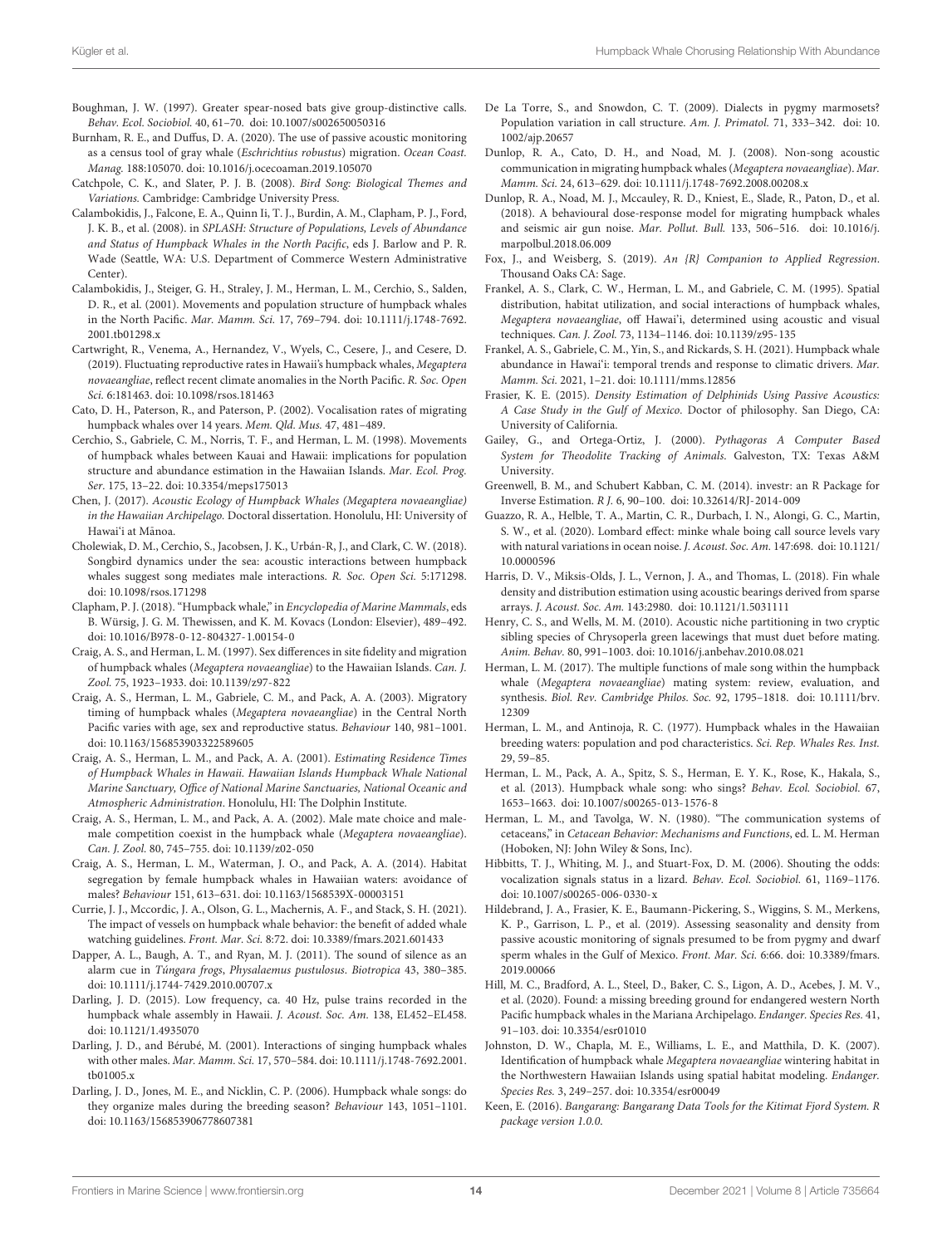- <span id="page-14-23"></span>Kügler, A., Lammers, M. O., Zang, E. J., Kaplan, M. B., and Mooney, T. A. (2020). Fluctuations in Hawaii's humpback whale Megaptera novaeangliae population inferred from male song chorusing off Maui. Endanger. Species Res. 43, 421–434. [doi: 10.3354/esr01080](https://doi.org/10.3354/esr01080)
- <span id="page-14-13"></span>Küsel, E. T., Siderius, M., and Mellinger, D. K. (2016). Single-sensor, cue-counting population density estimation: average probability of detection of broadband clicks. J. Acoust. Soc. Am. 140, 1894–1903. [doi: 10.1121/1.4962753](https://doi.org/10.1121/1.4962753)
- <span id="page-14-27"></span>Lammers, M. O., Brainard, R. E., Au, W. W., Mooney, T. A., and Wong, K. B. (2008). An ecological acoustic recorder (EAR) for long-term monitoring of biological and anthropogenic sounds on coral reefs and other marine habitats. J. Acoust. Soc. Am. 123, 1720–1728. [doi: 10.1121/1.2836780](https://doi.org/10.1121/1.2836780)
- <span id="page-14-37"></span>Lammers, M. O., Fisher-Pool, P. I., Au, W. W. L., Meyer, C. G., Wong, K. B., and Brainard, R. E. (2011). Humpback whale Megaptera novaeangliae song reveals wintering activity in the Northwestern Hawaiian Islands. Mar. Ecol. Prog. Ser. 423, 261–268. [doi: 10.3354/meps08959](https://doi.org/10.3354/meps08959)
- <span id="page-14-33"></span>Lammers, M. O., Pack, A. A., Kügler, A., and Deakos, M. H. (2017). "Humpback whale song as a display of male fitness: evidence from measurements of variability in song units in conjuction with singer body size," in Proccedings of the 4th International Symposium on Acoustic Communication by Animals, (Halifax).
- <span id="page-14-35"></span>Lammers, M. O., Pack, A. A., Lyman, E. G., and Espiritu, L. (2013). Trends in collisions between vessels and North Pacific humpback whales (Megaptera novaeangliae) in Hawaiian waters (1975–2011). J. Cetacean Res. Manag. 13, 73–80.
- <span id="page-14-10"></span>Lucke, K., Siebert, U., Lepper, P. A., and Blanchet, M.-A. (2009). Temporary shift in masked hearing thresholds in a harbor porpoise (Phocoena phocoena) after exposure to seismic airgun stimuli. J. Acoust. Soc. Am. 125, 4060–4070. [doi:](https://doi.org/10.1121/1.3117443) [10.1121/1.3117443](https://doi.org/10.1121/1.3117443)
- <span id="page-14-12"></span>Marques, T. A., Thomas, L., Martin, S. W., Mellinger, D. K., Ward, J. A., Moretti, D. J., et al. (2013). Estimating animal population density using passive acoustics. Biol. Rev. Camb. Philos. Soc. 88, 287–309. [doi: 10.1111/brv.12001](https://doi.org/10.1111/brv.12001)
- <span id="page-14-14"></span>Marques, T. A., Thomas, L., Ward, J., Dimarzio, N., and Tyack, P. L. (2009). Estimating cetacean population density using fixed passive acoustic sensors: an example with Blainville's beaked whales. J. Acoust. Soc. Am. 125, 1982–1994. [doi: 10.1121/1.3089590](https://doi.org/10.1121/1.3089590)
- <span id="page-14-17"></span>Martin, M. J., Gridley, T., Roux, J.-P., and Elwen, S. H. (2020). First abundance estimates of Heaviside's (Cephalorhynchus heavisidii) and dusky (Lagenorhynchus obscurus) dolphins off Namibia using a novel visual and acoustic line transect survey. Front. Mar. Sci. 7:555659[. doi: 10.3389/fmars.2020.](https://doi.org/10.3389/fmars.2020.555659) [555659](https://doi.org/10.3389/fmars.2020.555659)
- <span id="page-14-28"></span>Martin, P., and Bateson, P. (1986). Measuring Behaviour: An Introductory Guide. New York, NY: Cambridge University Press.
- <span id="page-14-15"></span>Martin, S. W., Marques, T. A., Thomas, L., Morrissey, R. P., Jarvis, S., Dimarzio, N., et al. (2013). Estimating minke whale (Balaenoptera acutorostrata) boing sound density using passive acoustic sensors. Mar. Mamm. Sci. 29, 142–158. [doi: 10.1111/j.1748-7692.2011.00561.x](https://doi.org/10.1111/j.1748-7692.2011.00561.x)
- <span id="page-14-2"></span>Maruska, K. P., Ung, U. S., and Fernald, R. D. (2012). The African cichlid fish Astatotilapia burtoni uses acoustic communication for reproduction: sound production, hearing, and behavioral significance. PLoS One 7:e37612. [doi:](https://doi.org/10.1371/journal.pone.0037612) [10.1371/journal.pone.0037612](https://doi.org/10.1371/journal.pone.0037612)
- <span id="page-14-16"></span>McDonald, M. A., and Fox, C. G. (1999). Passive acoustic methods applied to fin whale population density estimation. J. Acoust. Soc. Am. 105, 2643–2651. [doi: 10.1121/1.426880](https://doi.org/10.1121/1.426880)
- <span id="page-14-30"></span>Miller, D. L., Rexstad, E., Thomas, L., Marshall, L., and Laake, J. L. (2019). Distance Sampling in R. J. Stat. Softw. 89, 1–28. [doi: 10.18637/jss.v089.i01](https://doi.org/10.18637/jss.v089.i01)
- <span id="page-14-24"></span>Mobley, J. R. Jr., Bauer, G. B., and Herman, L. M. (1999). Changes over a tenyear interval in the distribution and relative abundance of humpback whales (Megaptera novaeangliae) wintering in Hawaiian waters. Aquat. Mamm. 25, 63–72.
- <span id="page-14-25"></span>Mobley, J. R. Jr., Spitz, S. S., and Grotefendt, R. (2001). Abundance of Humpback Whales in Hawaiian Waters: Results of 1993-2000 Aerial Surveys. Hawaiian Islands Humpback Whale National Marine Sanctuary, Office of National Marine Sanctuaries, National Oceanic and Atmospheric Administration. Honolulu, HI: Department of Land and Natural Resources.
- <span id="page-14-7"></span>Mooney, T. A., Di Iorio, L., Lammers, M., Lin, T. H., Nedelec, S. L., Parsons, M., et al. (2020). Listening forward: approaching marine biodiversity assessments using acoustic methods. R. Soc. Open Sci. 7:201287. [doi: 10.1098/rsos.20](https://doi.org/10.1098/rsos.201287) [1287](https://doi.org/10.1098/rsos.201287)
- <span id="page-14-34"></span>Moore, S. E. (2008). Marine mammals as ecosystem sentinels. J. Mammal. 89, 534–540. [doi: 10.1644/07-MAMM-S-312R1.1](https://doi.org/10.1644/07-MAMM-S-312R1.1)
- <span id="page-14-19"></span>NOAA (2016). Endangered and Threatened Species; Identification of 14 Distinct Population Segments of the Humpback Whale (Megaptera novaeangliae) and Revision of Species-Wide Listing, in NMFS.). Washington, DC: NOAA, 62259– 62320.
- <span id="page-14-31"></span>NOAA (2019). "Trends in humpback whale (Megaptera novaeangliae) abundance, distribution, and health in hawai'i and alaska: report from a meeting held on november 27-28, 2018," in NOAA National Ocean Service, Office of National Marine Sanctuaries, Hawaiian Islands Humpback Whale National Marine Sanctuary and NOAA National Marine Fisheries Service, Pacific Islands Regional Office, Protected Resources Division, eds C. M. Gabrielle and A. A. Pack (Washington, DC: NOAA).
- <span id="page-14-26"></span>Noad, M. J., Dunlop, R. A., and Mack, A. K. (2017). Changes in humpback whale singing behavior with abundance: implications for the development of acoustic surveys of cetaceans. J. Acoust. Soc. Am. 142:1611. [doi: 10.1121/1.5001502](https://doi.org/10.1121/1.5001502)
- <span id="page-14-8"></span>Oswald, J. N., Au, W. W., and Duennebier, F. (2011). Minke whale (Balaenoptera acutorostrata) boings detected at the Station ALOHA Cabled Observatory. J. Acoust. Soc. Am. 129, 3353–3360. [doi: 10.1121/1.3575555](https://doi.org/10.1121/1.3575555)
- <span id="page-14-11"></span>Oswald, J. N., Rankin, S., Barlow, J., and Lammers, M. O. (2007). A tool for realtime acoustic species identification of delphinid whistles. J. Acoust. Soc. Am. 122, 587–595. [doi: 10.1121/1.2743157](https://doi.org/10.1121/1.2743157)
- <span id="page-14-32"></span>Pack, A. A., Herman, L. M., Spitz, S. S., Craig, A. S., Hakala, S., Deakos, M. H., et al. (2012). Size-assortative pairing and discrimination of potential mates by humpback whales in the Hawaiian breeding grounds. Anim. Behav. 84, 983–993. [doi: 10.1016/j.anbehav.2012.07.024](https://doi.org/10.1016/j.anbehav.2012.07.024)
- <span id="page-14-21"></span>Payne, R. S., and McVay, S. (1971). Songs of humpback whales. Science 173, 585–597. [doi: 10.1126/science.173.3997.585](https://doi.org/10.1126/science.173.3997.585)
- <span id="page-14-1"></span>Phongkangsananan, N., Schwarzkopf, L., and Pike, D. A. (2014). Chatty females and quiet males: complex vocal communication in the Northern Dtella, Gehyra Dubia. Herpetol. Conserv. Biol. 9, 285–296.
- <span id="page-14-3"></span>Pitcher, B. J., Briefer, E. F., and Mcelligott, A. G. (2015). Intrasexual selection drives sensitivity to pitch, formants and duration in the competitive calls of fallow bucks. BMC Evol. Biol. 15:149. [doi: 10.1186/s12862-015-0429-7](https://doi.org/10.1186/s12862-015-0429-7)
- <span id="page-14-29"></span>R Core Team (2016). R: A Language and Environment for Statistical Computing [Online]. Vienna: R Foundation for Statistical Computing.
- <span id="page-14-5"></span>Rogers, T. L., and Cato, D. H. (2002). Individual variation in the acoustic behavior of the adult male leopard seal, Hydrurga leptonyx. Behaviour 139, 1267–1286. [doi: 10.1163/156853902321104154](https://doi.org/10.1163/156853902321104154)
- <span id="page-14-6"></span>Sanvito, S., Galimberti, F., and Miller, E. H. (2007). Vocal signalling of male southern elephant seals is honest but imprecise. Anim. Behav. 73, 287–299. [doi: 10.1016/j.anbehav.2006.08.005](https://doi.org/10.1016/j.anbehav.2006.08.005)
- <span id="page-14-9"></span>Schaffeld, T., Bräger, S., Gallus, A., Dähne, M., Krügel, K., Herrmann, A., et al. (2016). Diel and seasonal patterns in acoustic presence and foraging behaviour of free-ranging harbour porpoises. Mar. Ecol. Prog. Ser. 547, 257–272. [doi:](https://doi.org/10.3354/meps11627) [10.3354/meps11627](https://doi.org/10.3354/meps11627)
- <span id="page-14-18"></span>Seger, K. D., Thode, A. M., Urbán, R. J., Martínez-Loustalot, P., Jiménez-López, M. E., and López-Arzate, D. (2016). Humpback whale-generated ambient noise levels provide insight into singers' spatial densities. J. Acoust. Soc. Am. 140:1581. [doi: 10.1121/1.4962217](https://doi.org/10.1121/1.4962217)
- <span id="page-14-36"></span>Senigaglia, V., Christiansen, F., Bejder, L., Gendron, D., Lundquist, D., Noren, D. P., et al. (2016). Meta-analyses of whale-watching impact studies: comparisons of cetacean responses to disturbance. Mar. Ecol. Prog. Ser. 542, 251–263. [doi: 10.3354/meps11497](https://doi.org/10.3354/meps11497)
- <span id="page-14-0"></span>Sicuro, F. L., Iack-Ximenes, G. E., Wogel, H., and Bilate, M. (2013). Vocal patterns of adult females and juveniles Caiman yacare (Crocodilia: Alligatoridae) in Brazilian pantanal wetland. Rev. Biol. Trop. 61, 1401–1413. [doi: 10.15517/rbt.](https://doi.org/10.15517/rbt.v61i3.11967) [v61i3.11967](https://doi.org/10.15517/rbt.v61i3.11967)
- <span id="page-14-20"></span>Silber, G. K. (1986). The relationship of social vocalizations to surface behavior and aggression in the Hawaiian humpback whale (Megaptera novaeangliae). Can. J. Zool. 64, 2075–2080. [doi: 10.1139/z86-316](https://doi.org/10.1139/z86-316)
- <span id="page-14-22"></span>Smith, J. N., Goldizen, A. W., Dunlop, R. A., and Noad, M. J. (2008). Songs of male humpback whales, Megaptera novaeangliae, are involved in intersexual interactions. Anim. Behav. 76, 467–477. [doi: 10.1016/j.anbehav.2008.0](https://doi.org/10.1016/j.anbehav.2008.02.013) [2.013](https://doi.org/10.1016/j.anbehav.2008.02.013)
- <span id="page-14-4"></span>Smolker, R., and Pepper, J. W. (1999). Whistle convergence among allied male bottlenose dolphins (Delphinidae. Tursiops sp.). Ethology 105, 595–617. [doi:](https://doi.org/10.1046/j.1439-0310.1999.00441.x) [10.1046/j.1439-0310.1999.00441.x](https://doi.org/10.1046/j.1439-0310.1999.00441.x)